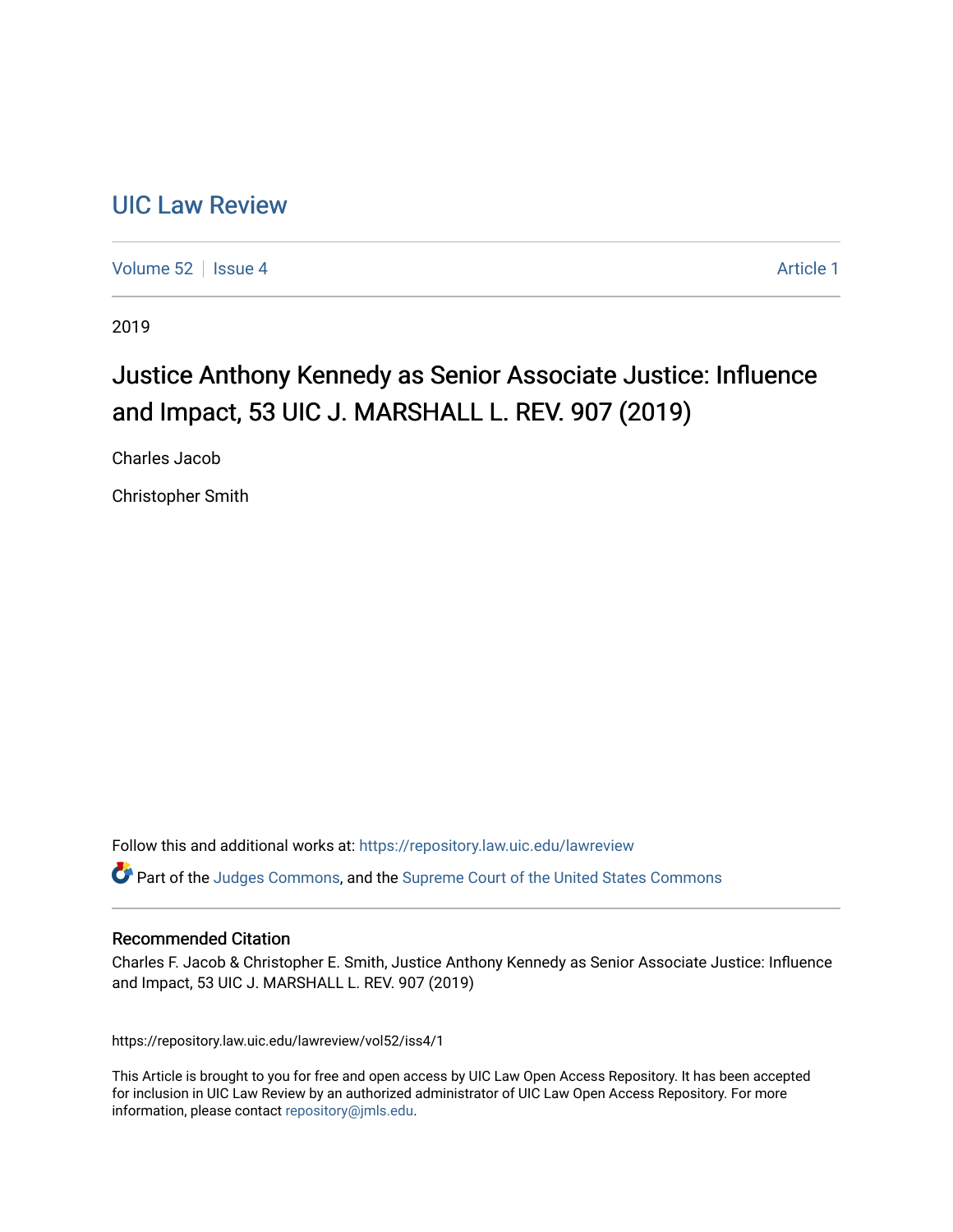# JUSTICE ANTHONY KENNEDY AS SENIOR ASSOCIATE JUSTICE: INFLUENCE AND IMPACT

CHARLES F. JACOBS\* AND CHRISTOPHER E. SMITH\*\*

| II. THE RECORD OF JUSTICE KENNEDY AS DOMINANT   |  |
|-------------------------------------------------|--|
|                                                 |  |
| III. ASSESSING THE IMPACT OF JUSTICE KENNEDY AS |  |
| DOMINANT SENIOR ASSOCIATE JUSTICE 918           |  |
|                                                 |  |
|                                                 |  |
|                                                 |  |
|                                                 |  |
|                                                 |  |
|                                                 |  |
|                                                 |  |

# I. INTRODUCTION

<span id="page-1-0"></span>In a brief note delivered to the White House on June 27, 2018, Justice Anthony Kennedy submitted his resignation as Associate Justice of the United States Supreme Court.<sup>1</sup> At a political event in Fargo, North Dakota later that day, President Donald Trump praised the retiring justice as a "very special guy."<sup>2</sup> Kennedy was appointed to the high court<sup>3</sup> during the Reagan Revolution of the 1980s.<sup>4</sup> Yet, conservatives who had expected him, and other Reagan

3. Linda Greenhouse, *Reagan Nominates Anthony Kennedy to the Supreme Court*, N.Y. TIMES, November 12, 1987, at A1.

<sup>\*</sup> Associate Professor Political Science, St. Norbert College. B.A., Kenyon College, 1989; M.A., University of Akron, 1995; Ph.D., University of Connecticut, 2006.

<sup>\*\*</sup> Professor of Criminal Justice, Michigan State University. A.B., Harvard University, 1980; M.Sc., University of Bristol (U.K.), 1981; J.D., University of Tennessee, 1984; Ph.D., University of Connecticut, 1988.

<sup>1.</sup> Michael D. Shear, *Supreme Court Justice Anthony Kennedy Will Retire*, N.Y. TIMES (June 27, 2018), www.nytimes.com/2018/06/27/us/politics/anthonykennedy-retire-supreme-court.html.

<sup>2.</sup> Jessica Taylor, *President Trump: Kennedy Retirement Makes Senate Control 'Vital' for Republican*, NAT'L PUB. RADIO (June 27, 2018), www.npr.org/2018/06/27/624131008/president-trump-kennedy-retirementmakes-senate-control-vital-for-republicans.

<sup>4.</sup> The Reagan Revolution was a political and ideological transformation cultivated and implemented by President Ronald Reagan through his political campaigns and presidential administration. It attempted to transform economic, bureaucratic, and legal policies to undo elements of the New Deal-era programs instituted by President Franklin Delano Roosevelt and subsequent Democratic administration. The Reagan administration altered the shape of the federal bench by appointing presumptively-supportive conservative jurists to the judgeships. By the conclusion of his two terms in office, Reagan was responsible for the appointment of nearly half of all judges serving on the federal judiciary. *See* Hugh Heclo, *The Mixed Legacies of Ronald Reagan*, 38 PRESIDENTIAL STUD. Q. 555 (2008) (assessing Ronald Reagan's presidency as it related to eight broad categories of the public); MICHAEL MEEROPOL,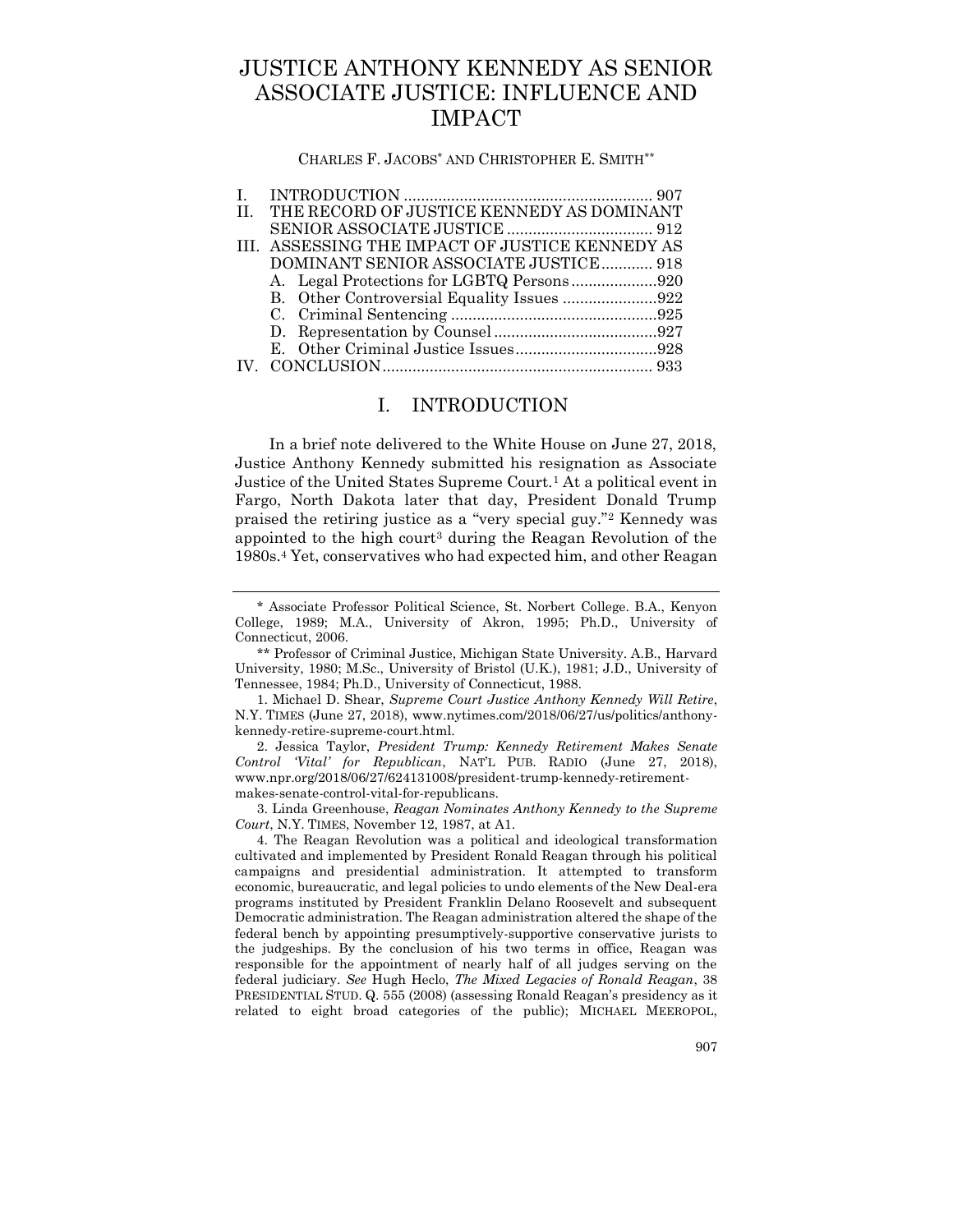judicial appointees, to transform American constitutional law were often disappointed—and angry—about his failure to support the full range of policies propounded by late-twentieth century conservatives.<sup>5</sup> For political conservatives, Kennedy was a disappointing substitute for Judge Robert Bork, President Reagan's outspokenly-conservative and unsuccessful first choice to fill the vacancy opened on the Court by the retirement of Justice Lewis Powell.<sup>6</sup> In particular, Republicans were often disappointed by Kennedy's penchant for casting the fifth and deciding vote in a number of significant cases that sustained and expanded rights and liberties in ways antithetical to conservatives.<sup>7</sup>

When the U.S. Senate unanimously confirmed Kennedy in 1988,<sup>8</sup> he earned the support of many Democrats who believed his approach to constitutional interpretation was more moderate than the approaches of conservatively-doctrinaire Justice Antonin Scalia and Chief Justice William Rehnquist.<sup>9</sup> The hopefulness of liberals was vindicated for some issues as Kennedy regularly produced opinions that protected or expanded civil liberties and due process rights in the areas of abortion, gay rights, and affirmative action.<sup>10</sup> While Kennedy was not consistently liberal in his interpretation of constitutional or statutory provisions,<sup>11</sup> his apparent moderation

<span id="page-2-0"></span>SURRENDER: HOW THE CLINTON ADMINISTRATION COMPLETED THE REAGAN REVOLUTION (1998); Ronald Dworkin, *The Reagan Revolution and the Supreme Court*, N.Y. REV. BOOKS (July 18, 1991), www.nybooks.com/articles/1991/ 07/18/the-reagan-revolution-and-the-supreme-court/.

<sup>5.</sup> *See, e.g.*, JEFFREY TOOBIN, THE NINE: INSIDE THE SECRET WORLD OF THE SUPREME COURT 198-99 (2007) (stating "Ever since his apostasy on abortion in [*Planned Parenthood v. Casey*, 505 U.S. 833 (1992)], Kennedy had been anathema to the conservative movement . . .).

<sup>6.</sup> David Savage, *To the Dismay of Some, Kennedy's No Bork*, L.A. TIMES (May 22, 1996, 12:00 AM), www.latimes.com/archives/la-xpm-1996-05-22-mn-7044-story.html.

<sup>7.</sup> Andrew Sullivan, *Anthony Kennedy and the Death of True American Conservatism*, N.Y. MAG. (June 29, 2018), www.nymag.com/intelligencer/2018/ 06/anthony-kennedy-and-the-death-of-true-american-conservatism.html; Todd Ruger, *Reagan Aides Foresaw Kennedy Gay Rights Views that Conservatives Now Lament*, ROLL CALL (June 26, 2015), www.rollcall.com/news/reagan\_ aides\_foresaw\_kennedy\_gay\_rights\_views\_that\_conservatives\_now\_lament-242563-1.html.

<sup>8.</sup> *See* Linda Greenhouse, *Senate, 97 to 0, Confirms Kennedy to High Court*, N.Y. TIMES (Feb. 4, 1988), www.nytimes.com/1988/02/04/us/senate-97-to-0 confirms-kennedy-to-high-court.html (stating the Senate confirmed Kennedy on February 3, 1988).

<sup>9.</sup> David M. O'Brien, *The Supreme Court: From Warren to Burger to Rehnquist*, 20 PS: POL. SCI. & POL. 12 (1987).

<sup>10.</sup> *See generally* Planned Parenthood v. Casey, 505 U.S. 833, 846 (1992) (reaffirming "the right of the woman to choose to have an abortion before viability and to obtain it without undue interference from the State"); Romer v. Evans, 517 U.S. 620 (1996); Lawrence v. Texas, 539 U.S. 558 (2003); Obergefell v. Hodges, 135 S. Ct. 2584 (2015); Fisher v. Univ. of Tex., 136 S. Ct. 2198 (2016).

<sup>11.</sup> *See, e.g.*, MARK TUSHNET, A COURT DIVIDED: THE REHNQUIST COURT AND THE FUTURE OF CONSTITUTIONAL LAW 69-70 (2005) ("This overlooks the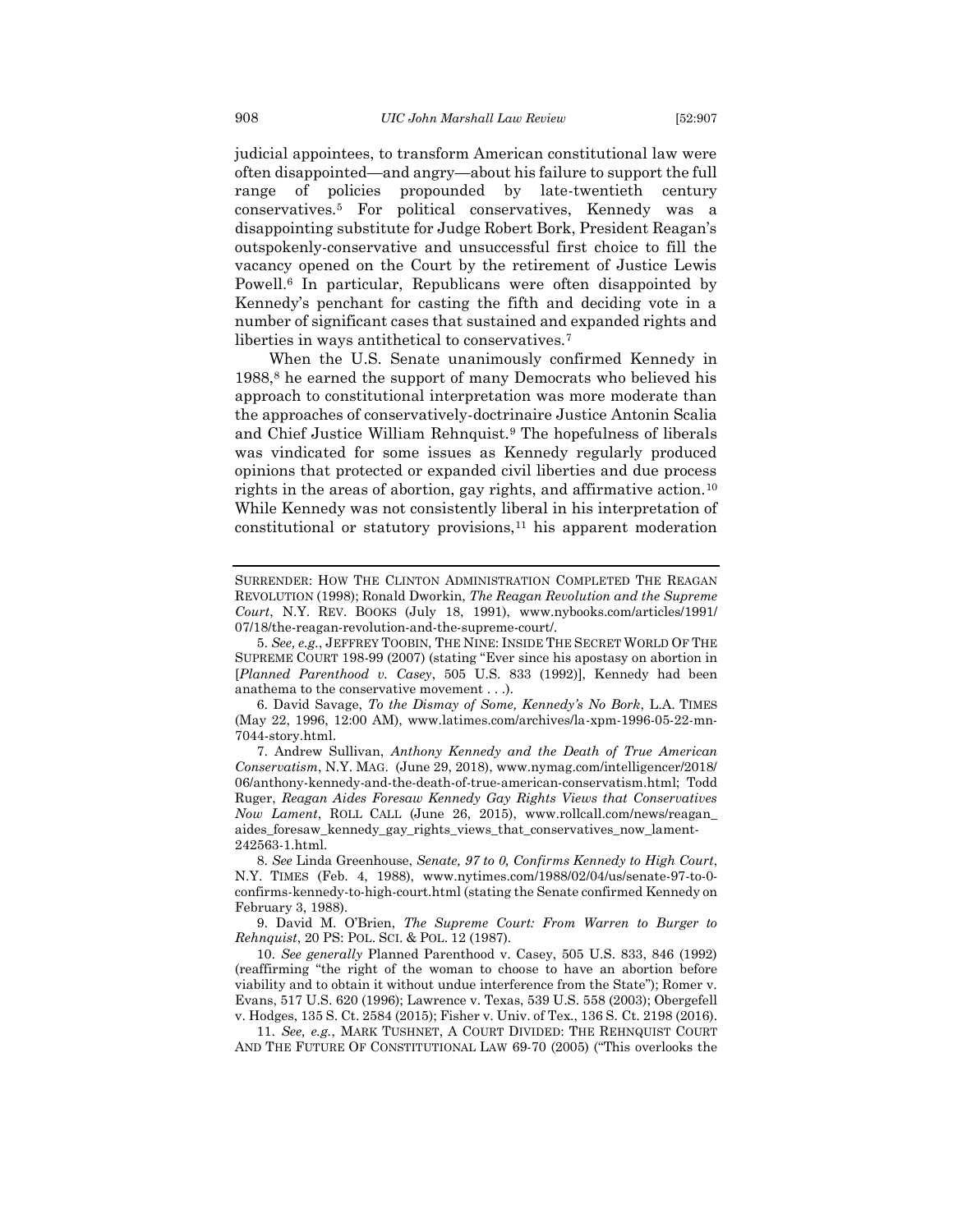<span id="page-3-3"></span>provided assurances that he might be persuaded to sustain freedoms won in legal battles decades earlier.<sup>12</sup>

<span id="page-3-4"></span><span id="page-3-2"></span><span id="page-3-1"></span>During the later years of Kennedy's career on the Court, this narrative regarding his role as the moderate "swing justice"<sup>13</sup> dominated the analysis of his tenure on the bench and influence on the law.<sup>14</sup> Discussions of his legacy and the likely impact of his successor often focused on his habit of delivering the "key vote"<sup>15</sup> in cases of public importance while overlooking other roles he played that impacted myriad areas of the law.<sup>16</sup> Kennedy inherited one such role merely due to his longevity on the Court.<sup>17</sup> With the retirement in 2010 of Justice John Paul Stevens, who had served for 35 years on the bench,<sup>18</sup> Kennedy became the "dominant senior associate justice" (dominant SAJ or DSAJ) among his eight colleagues who served as associate justices.<sup>19</sup> The dominant SAJ "is a Justice who—as a result of seniority, the stability of the membership of the Court, and ideological position—dominates the

13. *See, e.g.*, Peter K. Enns & Patrick C. Wohlfarth, *The Swing Justice*, 75 J. POL. 1089, 1091 (2013) (stating "We define the swing justice as the one who casts the pivotal fifth majority vote in each Supreme Court case").

15. Amy Howe, *Anthony Kennedy, Swing Justice, Announces Retirement*, SCOTUSBLOG (June 27, 2018, 7:01 PM), www.scotusblog.com/2018/06/anthonykennedy-swing-justice-announces-retirement/.

16. In contrast, scholars have paid attention to other justices' roles other than being the decisive voter in key cases. *See* Christopher E. Smith & Ksenia Petlakh, *The Roles of Justice Sonia Sotomayor in Criminal Justice Cases*, 45 CAP. U. L. REV. 457 (2017) (examining Justice Sotomayor's opinion on criminal justice cases as it relates to her past experience in the legal field); Christopher E. Smith, *The Roles of Justice John Paul Stevens in Criminal Justice Cases*, 39 SUFFOLK L. REV. 719 (2006).

<span id="page-3-5"></span><span id="page-3-0"></span>fact that O'Connor and Kennedy were conservatives . . . and were perhaps the last representatives of an older, country club Republicanism . . . .").

<sup>12.</sup> Justice Kennedy was viewed by his liberal colleagues as a generally conservative justice who was amenable to possible persuasion as evidenced, for example, by Justice John Paul Stevens's description of the unsuccessful targeting of Kennedy for conversion in the case that declared the Second Amendment to contain a right for individuals, rather than state militias alone, to possess firearms. JOHN PAUL STEVENS, THE MAKING OF A JUSTICE: REFLECTIONS ON MY FIRST 94 YEARS 485 (2019).

<sup>14.</sup> *See, e.g.*, MARCIA COYLE, THE ROBERTS COURT: THE STRUGGLE FOR THE CONSTITUTION 79 (2013) (illustrating that "Kennedy voted in four [cases] with the Court's liberal wing and in four with the conservative wing—a sign of his clear emergence as the Court's swing vote . . .").

<sup>17.</sup> Justice Kennedy served on the Supreme Court for 30 years. Robert Barnes, *Justice Kennedy, the Pivotal Swing Vote on the Supreme Court, Announces His Retirement*, WASH. POST (June 27, 2018), www.washingtonpost.com/politics/courts\_law/justice-kennedy-the-pivotalswing-vote-on-the-supreme-court-announces-retirement/2018/06/27/a40a8c64- 5932-11e7-a204-ad706461fa4f\_story.html.

<sup>18.</sup> *See* CHRISTOPHER E. SMITH, JOHN PAUL STEVENS: DEFENDER OF RIGHTS IN CRIMINAL JUSTICE 1 (2015).

<sup>19.</sup> Charles F. Jacobs & Christopher E. Smith, *The Influence of Justice John Paul Stevens: Opinion Assignments by the Senior Associate Justice*, 51 SANTA CLARA L. REV. 743, 753 (2011).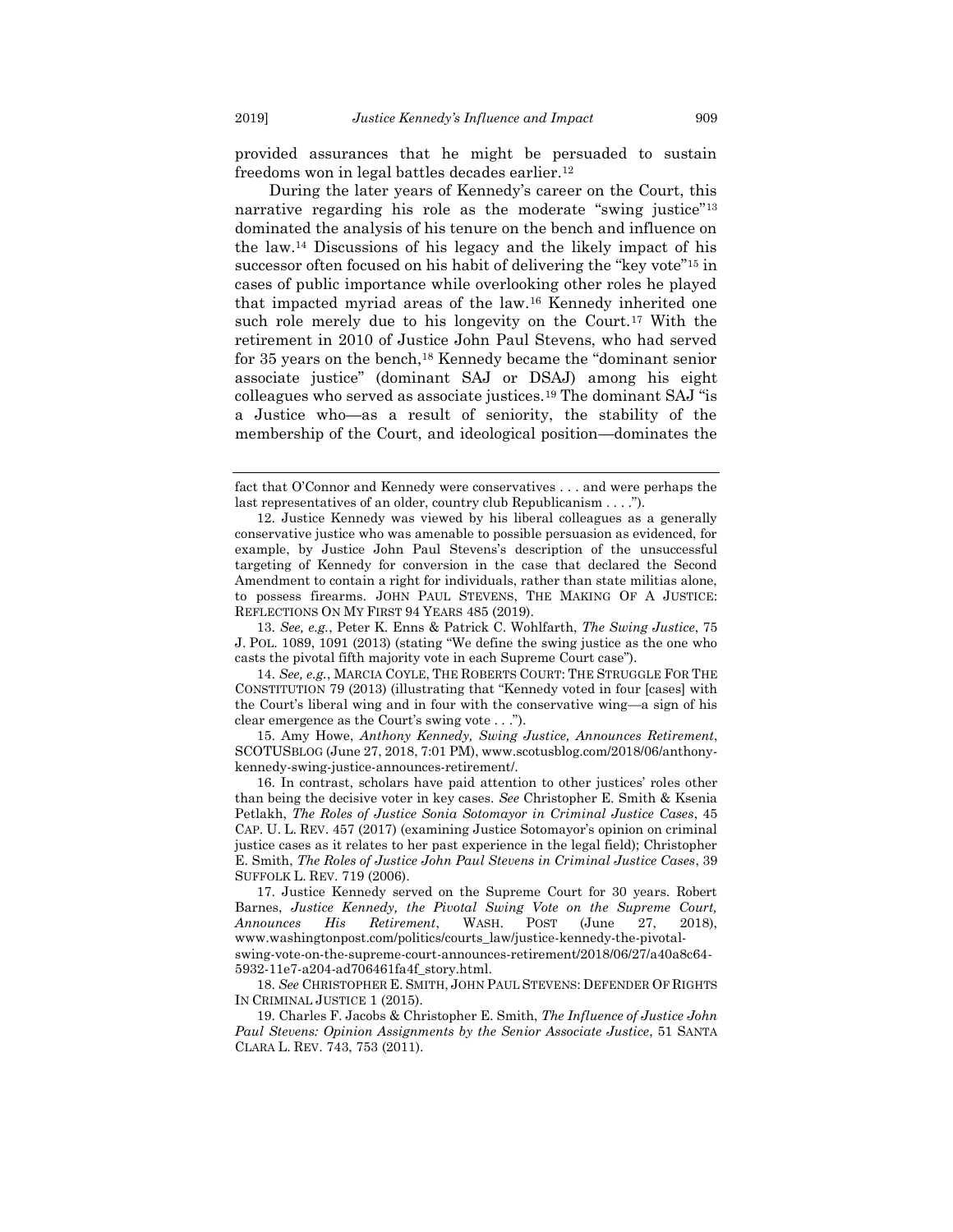assignment of opinion-writing duties when the Chief Justice is not in the majority."<sup>20</sup> In this role, the dominant SAJ will designate authorship of 50 percent or more of the opinions available to be assigned by a justice other than the chief justice and thereby exceed the number of assignments made by any other associate justice.<sup>21</sup>

<span id="page-4-0"></span>The dominant SAJ may or may not also be the senior associate justice (SAJ), a title bestowed upon the longest-serving justice on the high court who does not hold the position of chief justice.<sup>22</sup> With the retirement of Justice Stevens in 2010, that title of SAJ shifted to Justice Scalia who was confirmed to the bench 18 months prior to Kennedy.<sup>23</sup> However, Scalia's judicial philosophy seldom put him at odds with Chief Justice John Roberts (or Chief Justice Rehnquist before him), thereby giving him few opportunities to assign writing duties as an associate justice.<sup>24</sup> Scalia himself suggested the insignificance of the position of SAJ if not concurrently paired with the role of DSAJ.<sup>25</sup> When asked during an interview about his status as the SAJ, he commented that "[a]ll it does for me is I get

23. Justice Scalia was confirmed by the United States Senate on September 17, 1986 by a vote of 98-0. The Senate approved the nomination of Kennedy on February 3, 1988. *See* LEE EPSTEIN ET AL., THE SUPREME COURT COMPENDIUM: DATES, DECISIONS, AND DEVELOPMENTS 418-19 (6th ed. 2015).

24. During his time on the bench, Justice Scalia assigned writing duties on 19 occasions including seven that he assigned to himself. In the time that he spent as SAJ, he assigned just 13 opinions to his colleagues, the last in the spring of 2015 during the Court's 2014 term. *See The Supreme Court Database*, WASH. U. LAW, scdb.wustl.edu/index.php (last visited September 12, 2019].

25. Tony Mauro & Marcia Coyle, *Supreme Court Brief: Kavanaugh's First (and Only) SCOTUS Argument; Justice Clarence Thomas in the 'Right' Seat* (July 11, 2018, 7:30 AM), www.law.com/supremecourtbrief/2018/07/11/ kavanaughs-first-and-only-scotus-argument-thomas-gets-the-right-seat-400- 892/?slreturn=20190603124226.

<span id="page-4-1"></span><sup>20.</sup> *Id.*

<sup>21.</sup> *Id.* The definition of this concept has evolved since first operationalized in 2011. Originally, the variable was defined in such a manner that an associate justice would be recognized as dominant only if she or he assigned more opinions than all of the remaining associate justices combined. However, there are terms of the Court during which a single associate justice assigns exactly half of opinions. In this scenario, one encountered during the final years Kennedy served on the bench, the dominant SAJ still maintains more influence over the process than other associate justices.

<sup>22.</sup> The longest-serving justice, who is the literal SAJ, has two distinctive roles in sitting next to the chief justice as the center of the bench during oral arguments and speaking second, after the chief justice, when cases are discussed at the Supreme Court's weekly private conference. However, the literal SAJ will not necessarily be in the majority when the chief justice dissents. Thus, the literal SAJ need not necessarily be the dominant SAJ for opinion-assigning purposes. *See* JOHN PAUL STEVENS, FIVE CHIEFS: A SUPREME COURT MEMOIR 135 (2011) (stating "Seniority determines where each of the nine justices sit. The chief has the center seat, the senior associate sits on his right . . ."); STEPHEN L. WASBY, THE SUPREME COURT IN THE FEDERAL JUDICIAL SYSTEM 230 (4th ed. 1993) ("The chief justice makes the initial presentation of a case. . . .Each justice, the most senior justice first and the most junior justice last, then comments.").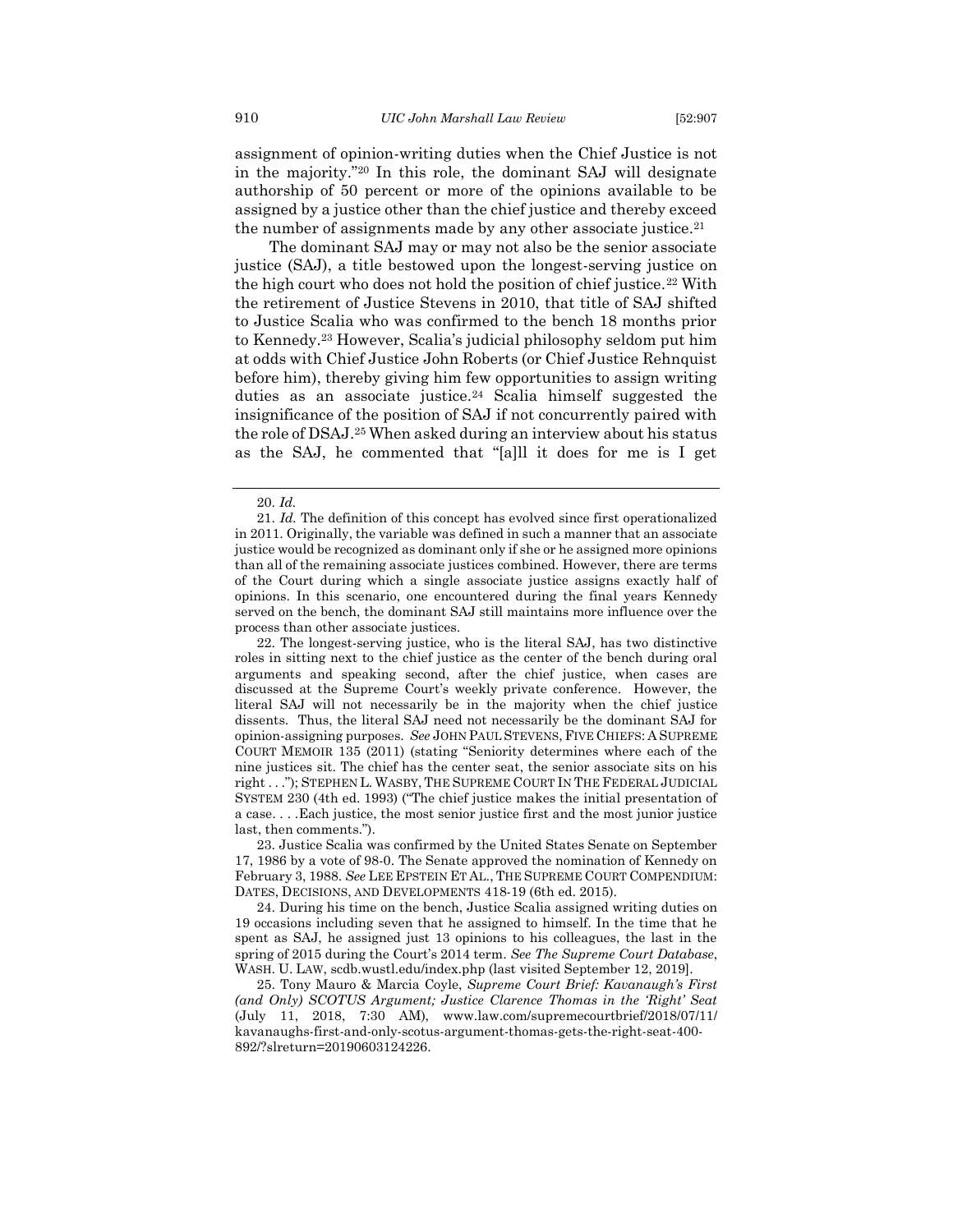introduced as the senior associate justice. I feel I ought to come in with a walker. No good otherwise."<sup>26</sup> Hence, the role of literal SAJ is merely honorific, as Scalia bemoaned, serving as a title that bestows little power or responsibility when the judicial philosophy of the SAJ and the Chief Justice align.<sup>27</sup> Because Kennedy disagreed more frequently with Chief Justice Roberts, the position Kennedy inherited granted significantly more substantive responsibility.<sup>28</sup> After Stevens retired in 2010, when Roberts dissented or recused himself from a case for which Kennedy voted with the majority, Kennedy regularly had the power to influence legal reasoning and doctrinal development by choosing the majority opinion's author.<sup>29</sup>

<span id="page-5-1"></span><span id="page-5-0"></span>Scholars have recognized the importance of the power to designate the author of majority opinions;<sup>30</sup> a power exercised by the chief justice in most cases.<sup>31</sup> For example, Walter Murphy, a political scientist and prominent constitutional scholar, offered some initial discussion of this process, theorizing that "an astute [c]hief [j]ustice can . . . utilize his opinion-assigning power to increase his influence on the Court."<sup>32</sup> By leveraging this power, Murphy suggested that a strategic assignment—often to a moderate member of the Court—has the capacity to "prevent defections or gain adherents" to the majority position.<sup>33</sup> In doing so, the chief justice may favor certain colleagues with weightier and more significant cases while saddling disfavored colleagues with the burden of crafting opinions for less interesting legal questions or

<sup>26.</sup> *Id.*

<sup>27.</sup> *Id.*

<sup>28.</sup> *See infra* Table 1 (providing the majority opinion assignments by senior associate justices for the 2010 term through the 2017 term).

<sup>29.</sup> The choice of the justice who will write the majority opinion ultimately affects the tone and content of the opinion, including creating risks that a selected justice in a close-vote case will write an opinion that is too emphatic to retain the support of a majority of justices. *See, e.g.*, CHRISTOPHER E. SMITH, THE SUPREME COURT AND THE DEVELOPMENT OF LAW 144-52 (2016) (describing Justice Potter Stewart removing his decisive support for the initial majority in *Houchins v. KQED*, 438 U.S. 1 (1978) in reaction to the articulation of a strong First Amendment write in the draft majority opinion written by Justice Stevens).

<sup>30.</sup> *See* DAVID M. O'BRIEN, STORM CENTER: THE SUPREME COURT IN AMERICAN POLITICS 306 (3d ed. 1993) (stating "The power of opinion assignment is perhaps a chief justice's 'single most influential function'").

<sup>31.</sup> For example, in the Supreme Court's 2018 Term, Chief Justice Roberts voted with the majority, and thereby exercised the power to assign the majority opinion, in 85 percent of cases. Adam Feldman, *Final Stat Pack for October Term 2018*, SCOTUSBLOG (June 28, 2019, 5:59 PM), www.scotusblog.com/ 2019/06/final-stat-pack-for-october-term-2018/ (providing link to Table titled: Frequency in the Majority, www.scotusblog.com/wp-content/uploads/2019/07/ StatPack\_OT18-7\_30\_19-18.pdf).

<sup>32.</sup> WALTER F. MURPHY, ELEMENTS OF JUDICIAL STRATEGY 84 (1964). 33. *Id.*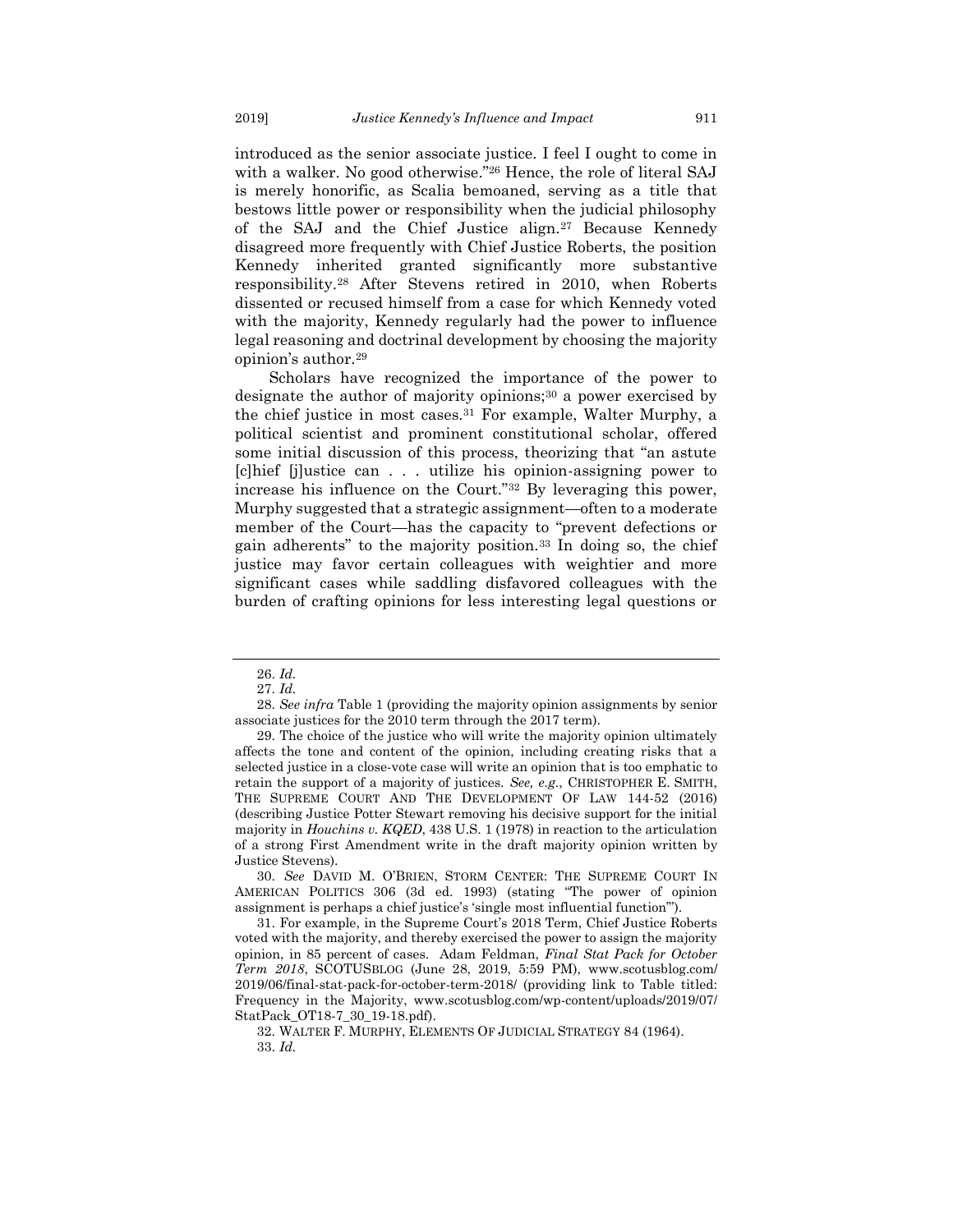with little likelihood of long-term legal impact.<sup>34</sup>

The value of penning any decision, as Lee Epstein and Jack Knight suggest, is that "the author of the initial opinion draft can significantly affect the policy the Court produces because the opinion writer's first draft establishes the initial position over which justices bargain."<sup>35</sup> Because opinion assignments have consequences for the development of legal doctrine, scholars have focused some attention on the influence the chief justice has on this process including the pattern of assignments and policy outcomes.<sup>36</sup> Given that Justice Kennedy exerted opinion-assigning authority in his role as DSAJ, he deserves examination to determine if discernible patterns or strategies exist that were employed to shape legal policy.<sup>37</sup>

# <span id="page-6-0"></span>II. THE RECORD OF JUSTICE KENNEDY AS DOMINANT SENIOR ASSOCIATE JUSTICE

<span id="page-6-1"></span>After 35 years serving as an associate justice, John Paul Stevens announced his resignation from the bench in April of 2010.<sup>38</sup> For the final 16 years of his tenure, the long-serving justice had acted as both the literal SAJ and DSAJ in the later years of the Rehnquist Court era and first years of the Roberts Court era.<sup>39</sup> Stevens was effectively replaced by Kennedy in the DSAJ role at the opening of the 2010 term of the Court,<sup>40</sup> and Kennedy subsequently assumed the role of literal SAJ with the passing of Scalia in February of 2016.<sup>41</sup> As previously discussed, Scalia's high rate of agreement with Chief Justice Roberts limited his opportunities to assign majority opinions during the six years in which he was SAJ.<sup>42</sup> Kennedy, however, like Stevens before him,<sup>43</sup> had numerous opportunities to make majority opinion assignments because he

<span id="page-6-2"></span><sup>34.</sup> *Id.*

<sup>35.</sup> LEE EPSTEIN & JACK KNIGHT, THE CHOICES JUSTICES MAKE 126 (1998).

<sup>36.</sup> *See* Jacobs & Smith, *supra* note [19,](#page-3-0) at 745-46 (noting that the chief justice is typically part of the majority and hence has significant influence over writing assignments); O'BRIEN, *supra* note [30,](#page-5-0) at 306-14.

<sup>37.</sup> *See infra* Table 1 (providing the majority opinion assignments by senior associate justices for the 2010 term through the 2017 term).

<sup>38.</sup> Robert Barnes, *Justice John Paul Stevens Announces His Retirement from Supreme Court*, WASH. POST (April 10, 2010), www.washingtonpost.com/ wp-dyn/content/article/2010/04/09/AR2010040902312\_pf.html.

<sup>39.</sup> Jacobs & Smith, *supra* note [19,](#page-3-0) at 751-54.

<sup>40.</sup> *See infra* Table 1 (providing the majority opinion assignments by senior associate justices for the 2010 term through the 2017 term).

<sup>41.</sup> Adam Liptak, *Antonin Scalia, Justice on the Supreme Court, Dies at 79*, N.Y. TIMES (Feb. 13, 2016), www.nytimes.com/2016/02/14/us/antonin-scaliadeath.html?module=Promotron&region=Body&action=click&pgtype=article.

<sup>42.</sup> *See supra* note[s 23](#page-4-0)[-28](#page-5-1) and accompanying text (noting data that indicates Scalia's agreement with the chief justice and the limits this place on his ability to exercise his role as SAJ).

<sup>43.</sup> Jacobs & Smith, *supra* note [19,](#page-3-0) at 758.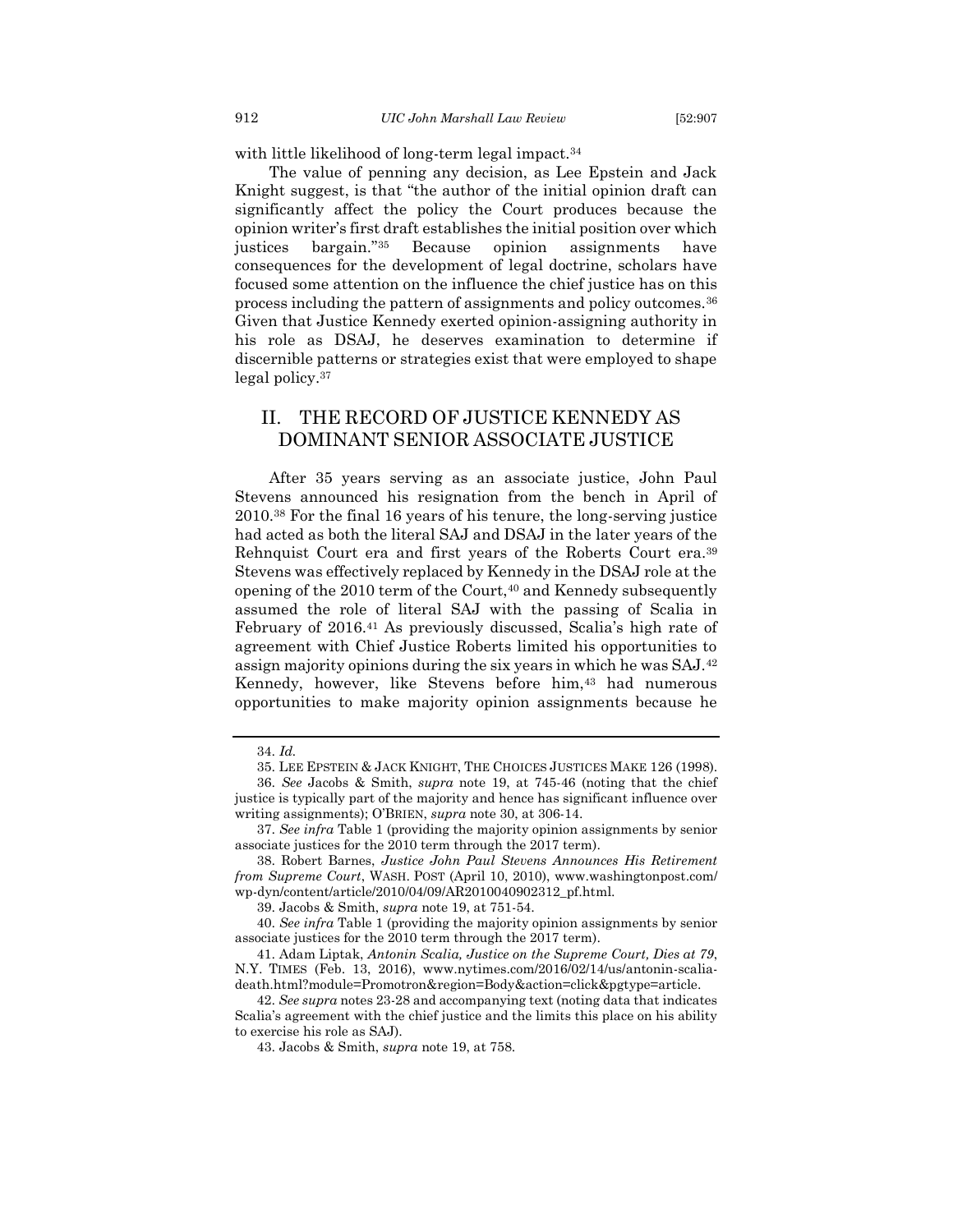regularly joined liberal majorities when Roberts was among the conservative dissenters.<sup>44</sup> The examination of Kennedy's record as the DSAJ will benefit from a comparison to Stevens, the colleague who preceded him in the position of DSAJ. Comparing Stevens offers insight into the behavior of another associate justice who wielded this significant authority to assign the drafting of case decisions.<sup>45</sup> Such an appraisal will help reveal the existence of patterns or trends and also underscore how differences and similarities between and among DSAJs shape the exercise of the authority granted to those in this position.<sup>46</sup>

Kennedy assumed the role of DSAJ with the start of the 2010 term of the Court, then served eight years in this role.<sup>47</sup> His tenure in this position was half as long as Justice Stevens who was the DSAJ for 16 years.<sup>48</sup> Stevens assigned majority opinion to his colleagues in 177 cases, or 11.1 cases per each term as DSAJ.<sup>49</sup> By contrast, across his entire career on the high court, Kennedy assigned a total of 47 majority opinions as the DSAJ, or nearly a half-dozen each term.<sup>50</sup> As Table 1 shows, Kennedy's role as

47. *See supra* notes [40](#page-6-1)[-41](#page-6-2) and accompanying text (noting that although Scalia was the titular SAJ, Kennedy exercised the power to assign opinions as SAJ with more regularity because he was less often in the majority with the chief justice).

48. Jacobs & Smith, *supra* note [19,](#page-3-0) at 755.

49. Data for this analysis were collected using *The Supreme Court Database*, *supra* note [24.](#page-4-1) The total number of case assignments made by both Stevens and Kennedy were determined by using the analytical tools provided by the site that provided the ability to select parameters that help to identify when particular justices assigned the opinion-writing duties. For Justice Stevens, we reviewed his initial year on the bench (the 1975 term) through his retirement after the 2009 term of the Court. For Justice Kennedy, our examination included the 1987 through the 2017 term. For each year, we included only orally argued cases that produced a judgment or opinion of the Court. We excluded all decrees, equally divided cases, as well as per curiam and seriatim opinion from our review—all of which are unlikely to have an identified author who was assigned the job of writing the opinion. For previous research on the behavior of the DSAJ, see Jacobs & Smith, *supra* not[e 19,](#page-3-0) at 750 n.45, which utilized a different approach to identifying the assignor of the decision that included a review of opinion-assignment sheets of Chief Justice William Rehnquist and review of the coalition of justices in each case when that resource was unavailable. As a result, there are differences between the total reported previously for Justice Stevens and those presented here—although those differences are small.

50. Kennedy assigned a total of 48 opinions during his time on the Court. However, through a quirk of the seniority possessed by the combination of justices in the majority, he made one assignment in 2007 when all of his colleagues with greater seniority, Stevens and Scalia, joined Roberts as dissenters. That opinion, *Watters v. Wachovia Bank*, 550 U.S. 1 (2007), was assigned by Kennedy to Justice Ruth Bader Ginsburg.

<sup>44.</sup> *See* Jonathan H. Adler, *Say Good-Bye to the Kennedy Court*, REASON (June 28, 2018), www. reason.com/2018/06/28/say-goodbye-to-the-kennedycourt/ (describing Kennedy's role on the Court including his agreement with the Court's liberals in one-third of cases that deeply-divided the justices).

<sup>45.</sup> Jacobs & Smith, *supra* note [19,](#page-3-0) at 748-51.

<sup>46.</sup> *Id.*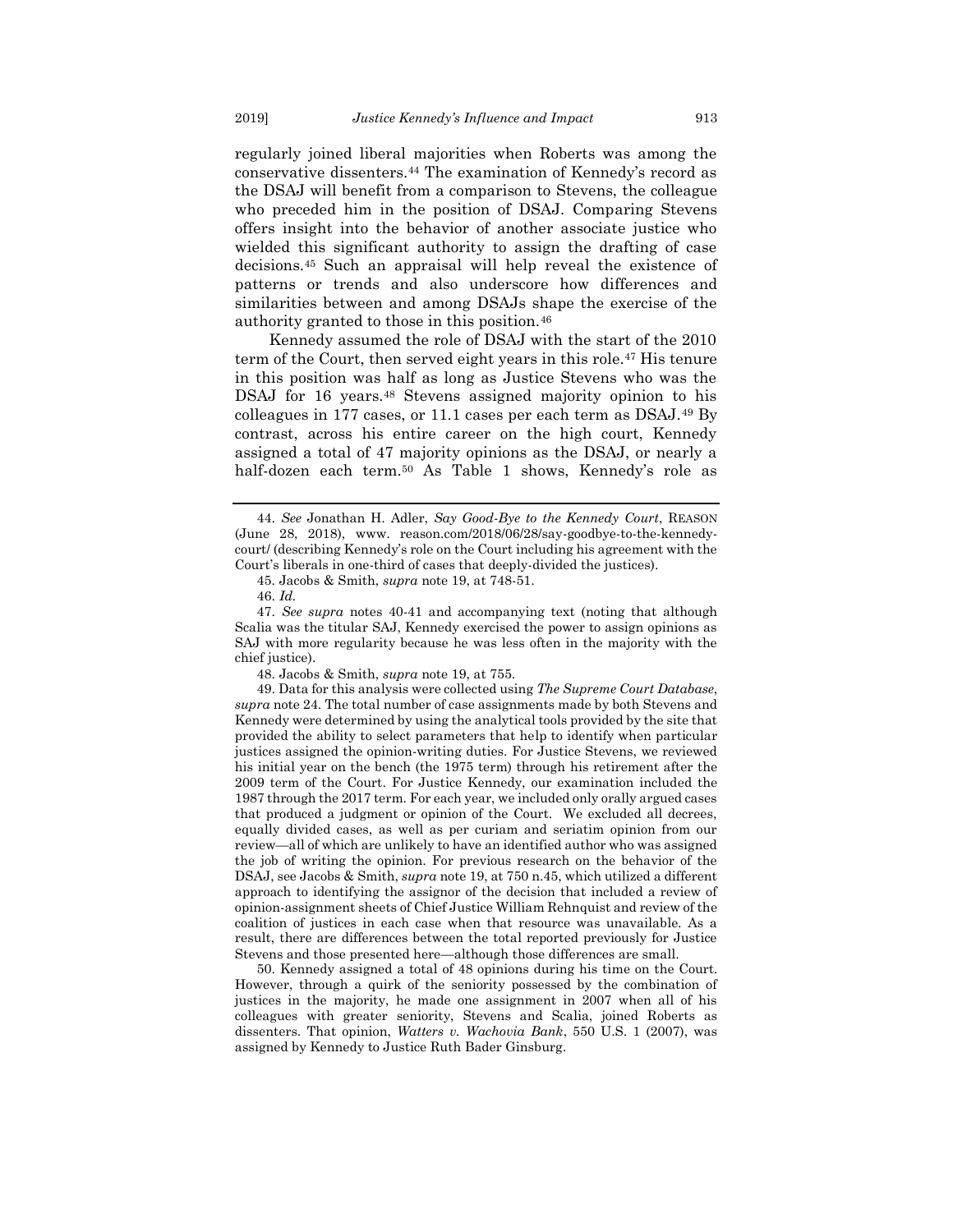dominant senior associate justice (DSAJ) stems from the fact that he assigned the majority opinion in 47 of the 65 cases during this time period in which Chief Justice Roberts was among the dissenters. In the eighteen cases in which Kennedy did not assign the majority opinion, he joined Roberts among the dissenters, thereby leaving the most senior associate justice in the majority to make the assignment.<sup>51</sup>

During the period that Kennedy served as DSAJ, the justices announced the judgment or opinion of the Court in 527 cases—an average of 65.9 full decisions per year. Senior associate justices assigned 12.3 percent of that total (65 cases) while Kennedy handled 8.9 percent as DSAJ (47 cases) which constituted nearly three-quarters of all SAJ-assigned cases (72.3 percent). Table 1 illustrates that for two of his eight years as DSAJ, Kennedy made all of the assignments not made by the Chief Justice—2015 and 2016. During the 2013 term, he made just half of the assignments, sharing the role of DSAJ with Justice Scalia who made three of the six assignments that fell to associate justices. The greatest number of assignments Kennedy made in a single term was twelve in 2014. The least number of assignments he made in a term was three, in two different terms.<sup>52</sup>

| Term-2017 Term <sup>53</sup> |          |          |         |             |                |  |  |  |
|------------------------------|----------|----------|---------|-------------|----------------|--|--|--|
| Term                         | Total    |          | Percent | Assigned by | Percent of SAJ |  |  |  |
|                              | Cases    | Assigned | of      | Kennedy as  | Assignments by |  |  |  |
|                              | Per Term | by       | Total   | <b>DSAJ</b> | Kennedy        |  |  |  |
|                              |          | All SAJs | Cases   |             |                |  |  |  |
| 2010                         | 75       | 8        | 10.7%   | 4           | 50.0%          |  |  |  |
| 2011                         | 64       | 8        | 12.5%   | 6           | 75.0%          |  |  |  |
| 2012                         | 73       | 11       | 15.1%   | 7           | 63.6%          |  |  |  |
| 2013                         | 67       | 6        | 9.0%    | 3           | 50.0%          |  |  |  |
| 2014                         | 66       | 15       | 22.7%   | 12          | 80.0%          |  |  |  |
| 2015                         | 62       | 7        | 11.3%   | 7           | 100.0%         |  |  |  |
| 2016                         | 61       | 5        | 8.2%    | 5           | 100.0%         |  |  |  |
| 2017                         | 59       | 5        | 8.5%    | 3           | 60.0%          |  |  |  |

**Table 1: Majority Opinion Assignments by Senior Associate Justices, 2010** 

As Table 2 illustrates, Stevens's time as the dominant SAJ differed from that of Kennedy in several ways. First, the Court heard 1,206 total cases over the 16-year period under review, nearly

Total 527 65 12.30% 47 72.3%

<sup>51.</sup> For example, during the 2016 Term, Justice Kennedy and Chief Justice Roberts were together among the dissenters in only two cases, which included *Sessions v. Dimaya*, 138 S. Ct. 1204 (2018) and *Patchak v. Zinke*, 138 S. Ct. 897 (2018). In *Sessions*, 138 S. Ct. 1204, Justice Ruth Bader Ginsburg was the senior associate justice in the majority and she assigned the majority opinion to Justice Elena Kagan. In *Patchak*, 138 S. Ct. 897, Justice Clarence Thomas was the senior associate justice in the majority and he assigned the plurality opinion to himself.

<sup>52.</sup> *The Supreme Court Database*, *supra* not[e 24.](#page-4-1)

<sup>53.</sup> *Id*.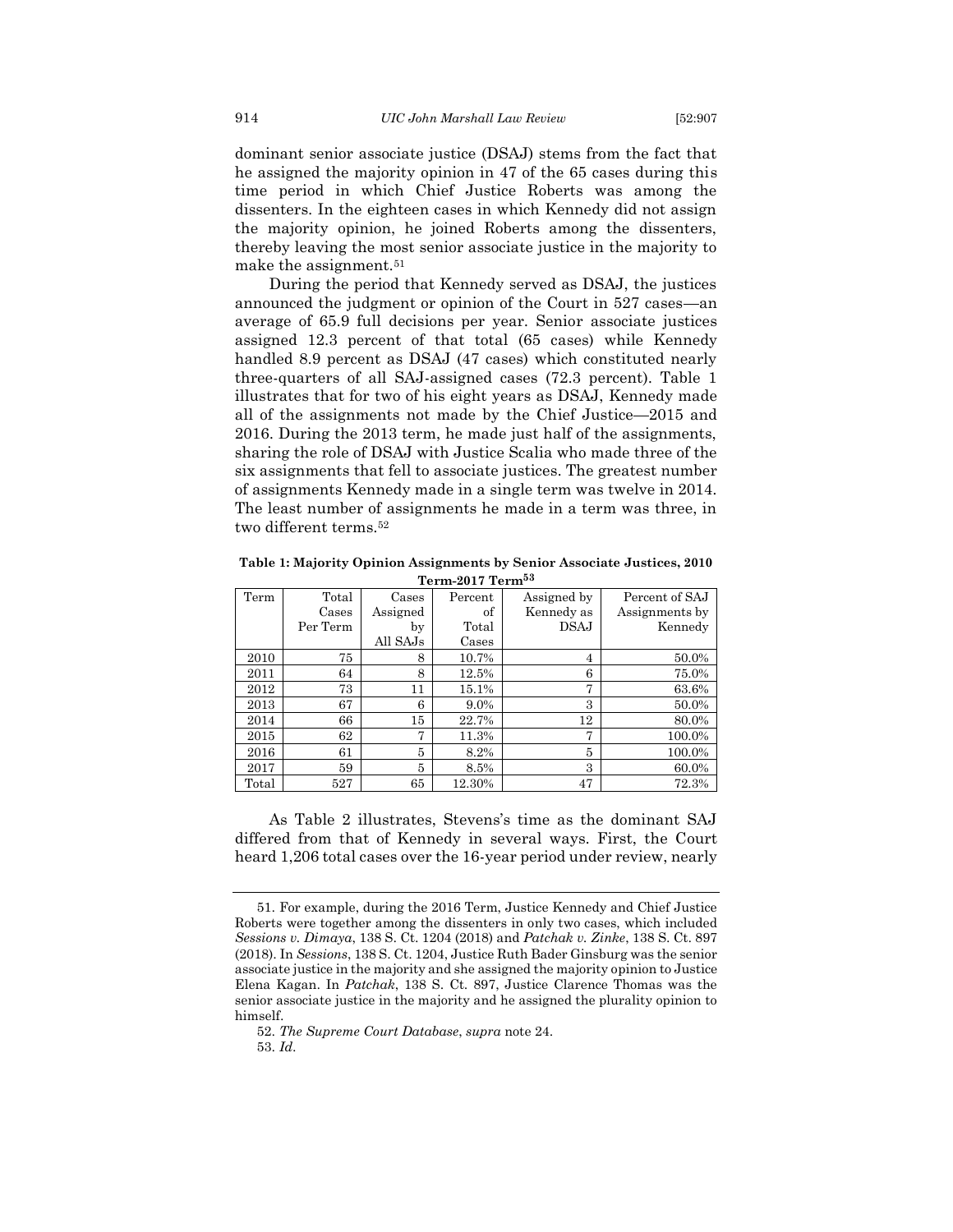10 more cases per year than when Kennedy held position as DSAJ.<sup>54</sup> Of that total, SAJs assigned writing responsibility in 15.7 percent of all cases, and Stevens as DSAJ assigned authorship in 14.7 percent of the decisions—higher percentages than Kennedy in both instances. Notably, 93.7 percent of all opinion-writing assignments by SAJs were made by Stevens, eclipsing the proportion made by Kennedy by more than 20 percent. This difference is likely attributable to the ideological position of each justice in relation to their colleagues. Stevens, as the most liberal member of the Court during his tenure as DSAJ, was not likely in the minority with conservative Chief Justices Rehnquist and Roberts. Unlike Stevens, Kennedy was the median justice—a position often synonymously termed "the swing justice." Sitting as he did in this location, it was more likely that he would find himself in majorities constituted by conservatives that included Chief Justice Roberts as well as more frequently in dissent when Chief Justice Roberts also dissented. Opportunities to assign majority opinion-writing duties as the SAJ in the majority and the attendant ability to exert influence over the content of decisions are affected by the frequency of disagreement between the chief justice and the SAJ.<sup>55</sup>

**Table 2: Majority Opinion Assignments by Senior Associate Justice, 1994 Term-2009 Term<sup>56</sup>**

| Term-2009 Term <sup>oo</sup> |           |             |            |            |             |  |  |  |
|------------------------------|-----------|-------------|------------|------------|-------------|--|--|--|
| Term                         | Total     | Cases       | Percent of | Assigned   | Percent SAJ |  |  |  |
|                              | Cases Per | Assigned by | Total      | by Stevens | Assignments |  |  |  |
|                              | Term      | All SAJs    | Cases      | as DSAJ    | by Stevens  |  |  |  |
| 1994                         | 82        | 13          | 15.9%      | 13         | 100%        |  |  |  |
| 1995                         | 77        | 11          | 14.3%      | 11         | 100%        |  |  |  |
| 1996                         | 80        | 10          | 12.5%      | 10         | 100%        |  |  |  |
| 1997                         | 91        | 10          | 11.0%      | 10         | 100%        |  |  |  |
| 1998                         | 77        | 14          | 18.2%      | 14         | 100%        |  |  |  |
| 1999                         | 75        | 9           | 12.0%      | 9          | 100%        |  |  |  |
| 2000                         | 78        | 15          | 19.2%      | 13         | 86.7%       |  |  |  |
| 2001                         | 76        | 13          | 17.1%      | 12         | 92.3%       |  |  |  |
| 2002                         | 72        | 9           | 12.5%      | 9          | 100%        |  |  |  |
| 2003                         | 72        | 14          | 19.4%      | 14         | 100%        |  |  |  |
| 2004                         | 74        | 25          | 33.8%      | 22         | 88%         |  |  |  |
| 2005                         | 71        | 8           | 11.3%      | 8          | 100%        |  |  |  |
| 2006                         | 67        | 10          | 14.9%      | 8          | 80%         |  |  |  |
| 2007                         | 67        | 8           | 11.9%      | 7          | 87.5%       |  |  |  |
| 2008                         | 74        | 14          | 18.9%      | 12         | 85.7%       |  |  |  |
| 2009                         | 73        | 6           | 8.2%       | 5          | 83.3%       |  |  |  |
| Total                        | 1206      | 189         | 15.7%      | 177        | 93.7%       |  |  |  |

<sup>54.</sup> *Id*.

56. *Id*.

<sup>55.</sup> *Id*. Prior to Stevens assuming the role of DSAJ (the terms from 1975 until 1993), Stevens was in the Court majority 58.7 percent of the time. For the 16 terms he served as DSAJ (1994 to 2009), he found himself in the majority 59.4 percent of the time. For Kennedy, prior to becoming DSAJ (1987 to 2009), he joined the majority in 74.9 percent of all cases. During the eight terms he served as DSAJ, that number rose to 86 percent.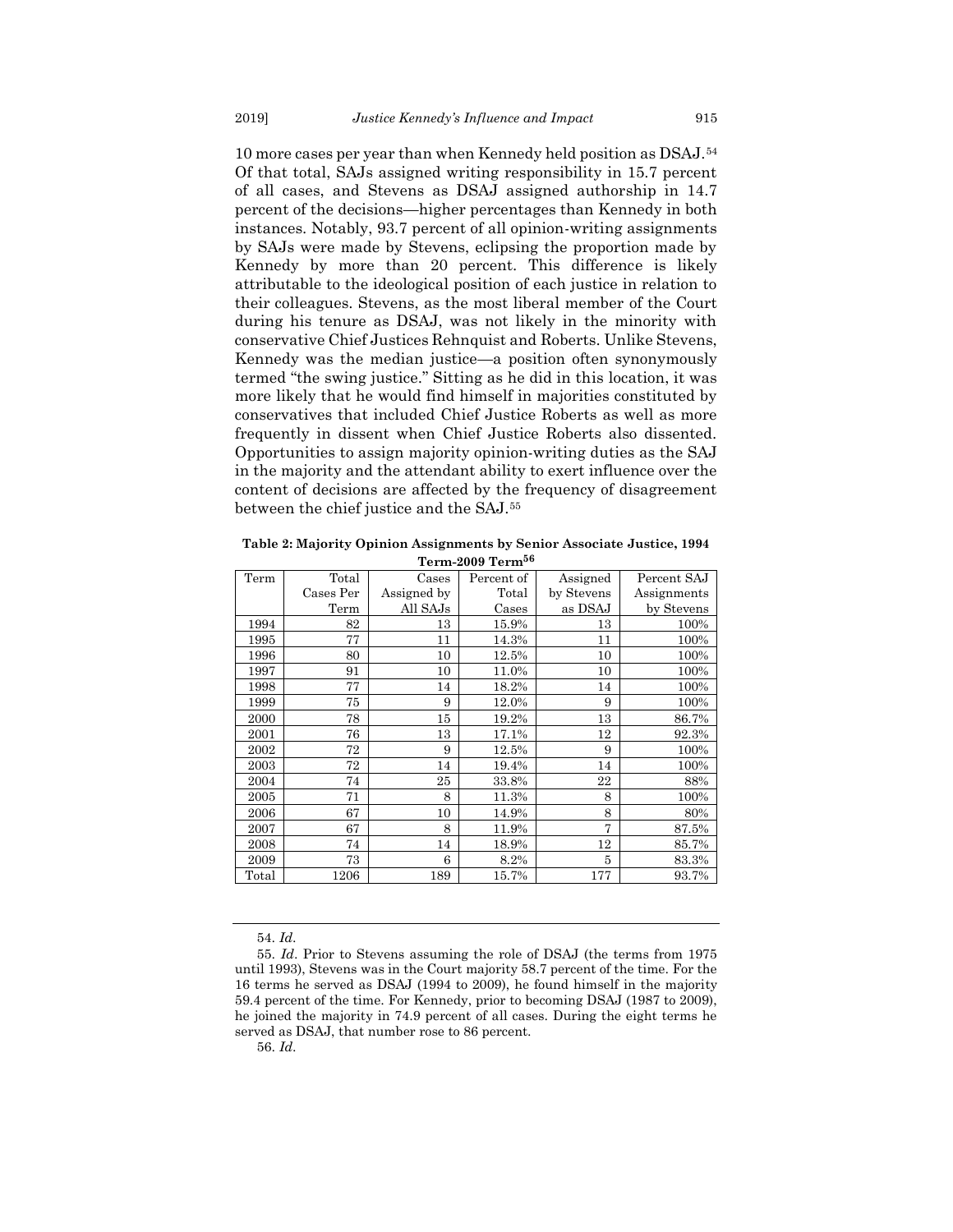Table 3 presents a comparison of majority opinion-writing assignments by Justice Kennedy and Stevens across the issues categories in which each made the greatest number of assignments. The list constitutes half of the fourteen issue areas used for classifying cases in the Supreme Court Database.<sup>57</sup> During their time as DSAJ, both Kennedy and Stevens allocated the greatest percentage of cases in the area of criminal procedure—38 percent for Kennedy and 35 percent for Stevens. This is not surprising as criminal procedure cases constituted more than 25 percent of all cases on the Court's docket during period when Stevens became DSAJ in 1994 until Kennedy's departure from the bench in 2017.<sup>58</sup>

| (per issue Area): A Comparison of Justices Rennedy and Stevens <sup>11</sup> |                |                |             |             |  |  |  |
|------------------------------------------------------------------------------|----------------|----------------|-------------|-------------|--|--|--|
| Issue Area                                                                   | Number of      | Number of      | Percentage  | Percentage  |  |  |  |
|                                                                              | Majority       | Majority       | Of Total    | Of Total    |  |  |  |
|                                                                              | Opinion        | Opinion        | Assignments | Assignments |  |  |  |
|                                                                              | Assignments    | Assignments    | Made:       | Made:       |  |  |  |
|                                                                              | Made:          | Made:          | Kennedy     | Stevens     |  |  |  |
|                                                                              | Kennedy        | <b>Stevens</b> | $(N=47)$    | $(N=177)$   |  |  |  |
| Criminal                                                                     | 18             | 62             | 38.2%       | 35.0%       |  |  |  |
| Procedure                                                                    |                |                |             |             |  |  |  |
| Economic                                                                     | 10             | 20             | 21.3%       | 11.3%       |  |  |  |
| Activity                                                                     |                |                |             |             |  |  |  |
| Civil Rights                                                                 | 9              | 32             | 19.1%       | 18.1%       |  |  |  |
| Due Process                                                                  | 4              | 6              | 8.5%        | 3.4%        |  |  |  |
| Judicial                                                                     | $\overline{2}$ | 16             | 4.3%        | 9.0%        |  |  |  |
| Procedures                                                                   |                |                |             |             |  |  |  |
| Federalism                                                                   | $\overline{2}$ | 13             | 4.3%        | 7.3%        |  |  |  |
| First                                                                        | $\Omega$       | 16             | $0.0\%$     | 9.0%        |  |  |  |
| Amendment                                                                    |                |                |             |             |  |  |  |

**Table 3: Number and Percentage of Majority Opinion Assignments Made (per Issue Area): A Comparison of Justices Kennedy and Stevens<sup>59</sup>**

Of the issue categories in the Supreme Court Database, Criminal Procedure is the umbrella classification for the largest number of sub-issues  $(60)$  among any issue areas.<sup>60</sup> The second most numerous area of law assigned by Kennedy concerned disputes related to economic questions (21 percent) followed closely by civil rights issues (19 percent). For Stevens, the order of the second and third categories were flipped—18 percent of his assignments were for civil rights cases and 11 percent for questions regarding economic issues. For both justices, the percentage of total assignments constituted by these three areas of law was quite

<sup>57.</sup> The Supreme Court Database uses the following categories to classify cases: Attorneys; Civil Rights; Criminal Procedure; Due Process; Economic Activity; Federal Taxation; Federalism; First Amendment; Interstate Relations; Judicial Power; Miscellaneous; Privacy; Private Action; Unions. *Id*.

<sup>58.</sup> *Id.*

<sup>59.</sup> *Id.*

<sup>60.</sup> *Id.*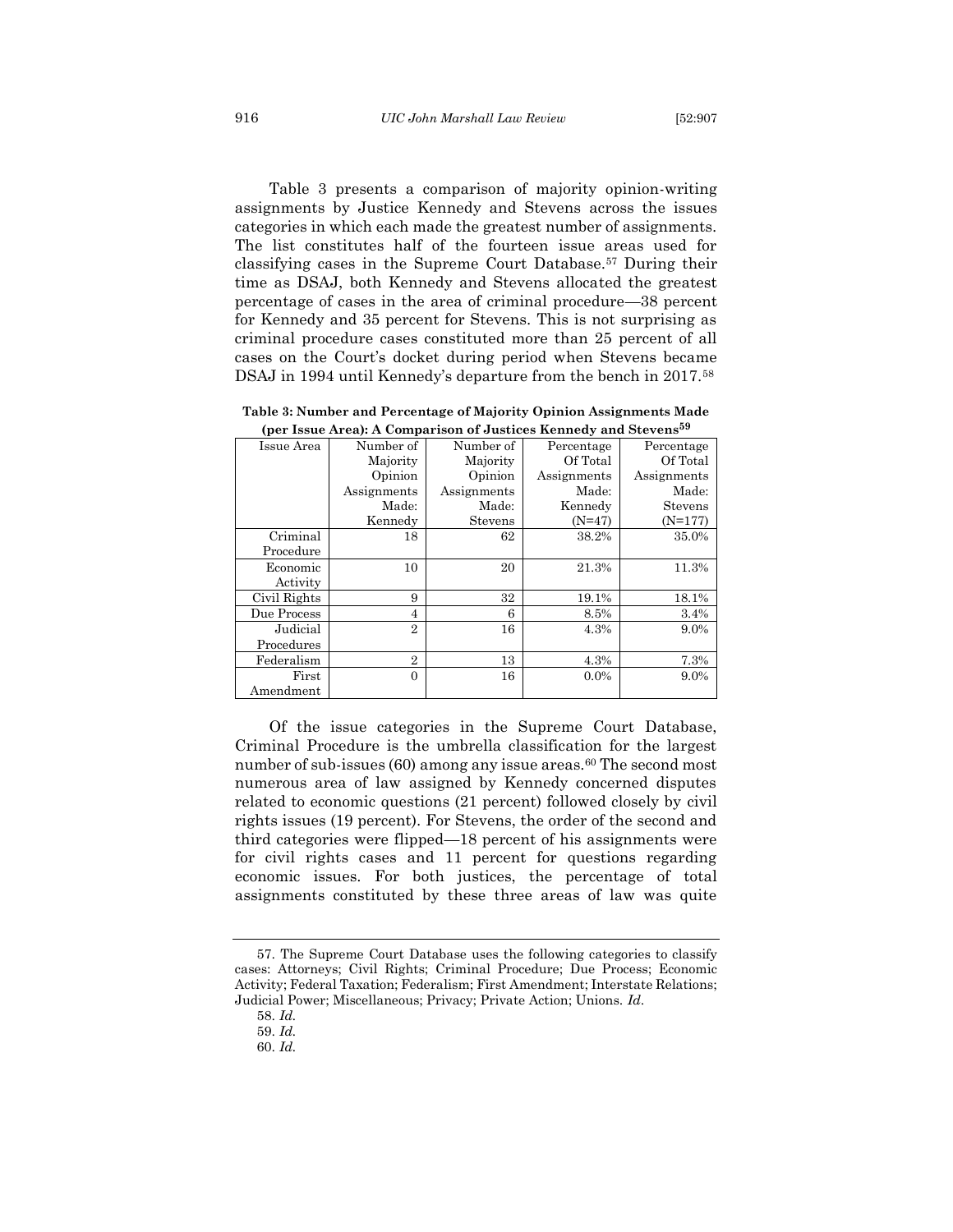large—64 percent for Stevens and 78 percent for Kennedy suggesting that these issue areas were relatively numerous and most frequently divided the justices in ways that placed conservative chief justices among the dissenters.

An additional 18 percent of the cases Stevens assigned were in the areas of the First Amendment and judicial procedures, each constituting nine percent of all opinions for which he chose the majority opinion writer. Kennedy's next largest assignment area involved questions of due process for which he assigned a total of four cases or 8.5 percent of the total. In no other category of law did Kennedy assign writing duties in more than two cases. The longer time period for which Stevens was DSAJ, as well as his greater frequency of disagreement with conservative Chief Justices Rehnquist and Roberts, provided him with a larger number of cases in which to assign opinions and also shaped the issue areas in which those assignments were made.<sup>61</sup>

<span id="page-11-0"></span>Table 4 provides a summary of the assignment choices made by Justice Kennedy in his role as DSAJ. Although we cannot know the reasons for the choices made concerning each case or issue, lurking within these decisions are assignment strategies that justices acknowledge as factors that drive the selection of majority opinion writers.<sup>62</sup> The strategies employed by majority opinion assigners, whether chief justices or SAJs, include consideration of both the issue area and the tone of opinions typically written by individual justices.<sup>63</sup> Opinion assigners can write majority opinions themselves "as a means of advancing [their] values and policy preferences."<sup>64</sup> Alternatively, opinion assigners may use other strategies to shape legal doctrines and solidify majority support for a case outcome:

If the chief justice or senior majority justice wishes to establish a strong, clear precedent, he or she may assign the opinion to the most outspoken member of the majority. If he or she fears that some members of the majority are wavering, he or she may avoid a strident opinion that might drive less committed justices over to the other side.<sup>65</sup>

<sup>61.</sup> *See* Christopher E. Smith, Madhavi M. McCall & Michael A. McCall, *The Roberts Court and Criminal Justice: An Empirical Assessment*, 40 AM. J. CRIM. JUST. 416, 422 (2015) (showing the agreement rate for Roberts and Stevens in criminal justice cases was lower than that for Roberts and any other justice).

<sup>62.</sup> *See, e.g.*, Jeffrey Rosen, *The Dissenter*, N.Y. TIMES MAG., Sept. 23, 2007, at 53 (Justice Stevens acknowledged during an interview that he assigned majority opinions in close cases to "somebody [who] might not be solid" in order to have them strengthen his or her own views by writing the majority's reasoning.).

<sup>63.</sup> CHRISTOPHER E. SMITH, COURTS, POLITICS, AND THE JUDICIAL PROCESS 269 (2d ed. 1997).

<sup>64.</sup> *Id.*

<sup>65.</sup> *Id.*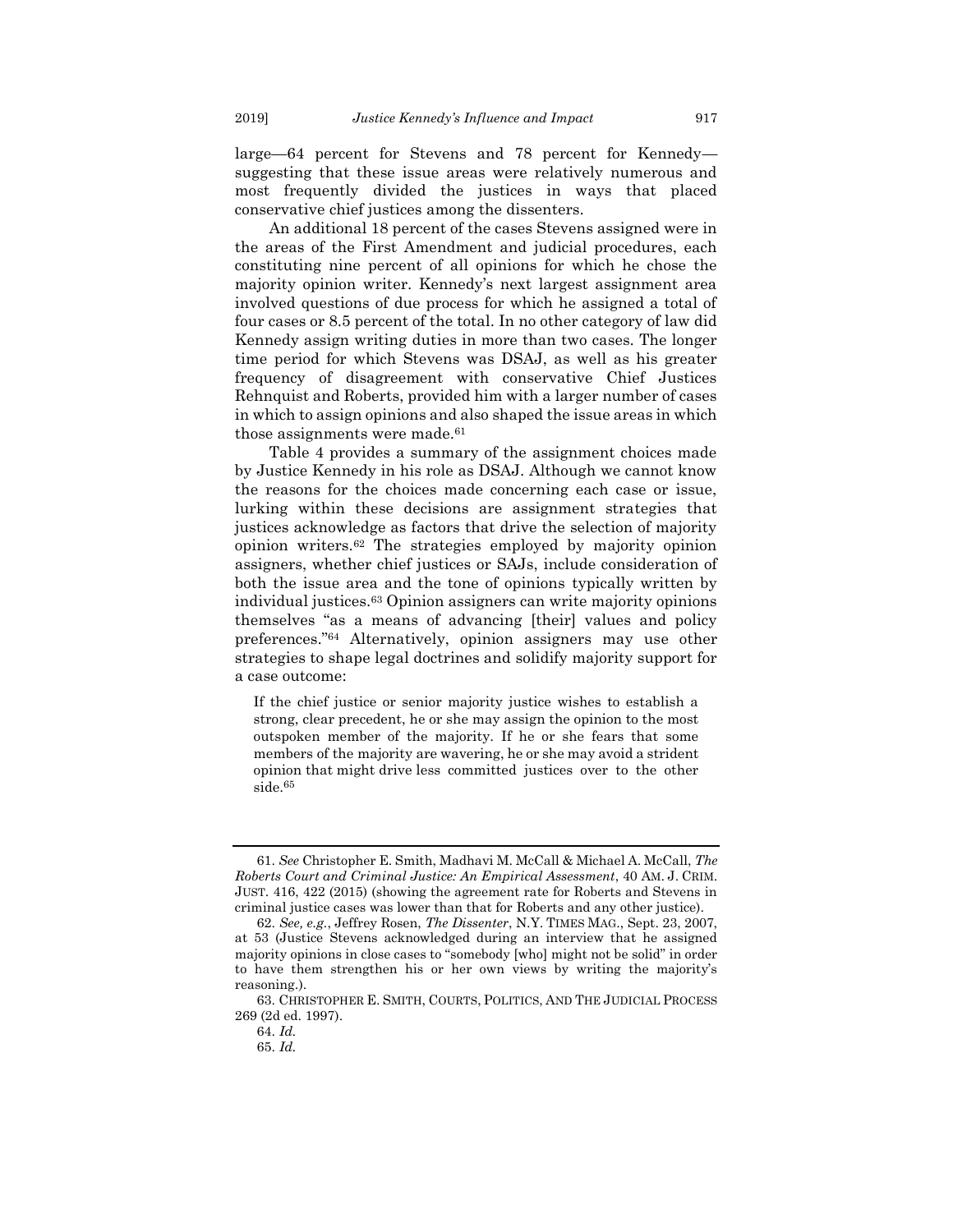| 11001101 01101 1990 1991 190 |                |          |        |          |       |  |  |  |
|------------------------------|----------------|----------|--------|----------|-------|--|--|--|
| Justice                      | Criminal       | Economic | Civil  | Due      | Other |  |  |  |
|                              | Procedure      | Activity | Rights | Process  |       |  |  |  |
| Kennedy                      | 5              | 3        | 4      | 4        |       |  |  |  |
| Breyer                       | 4              | 2        | 4      | 0        | 2     |  |  |  |
| Ginsburg                     | $\overline{2}$ |          |        | 0        | 9     |  |  |  |
| Sotomayor                    | 4              |          | 0      | 0        |       |  |  |  |
| Kagan                        | $\overline{2}$ | 2        | 0      | $\Omega$ |       |  |  |  |
| Alito                        |                |          | 0      | $\Omega$ |       |  |  |  |
| Thomas                       | 0              |          | 0      | $\Omega$ |       |  |  |  |
| <b>TOTAL</b>                 | 18             | 10       | 9      | 4        | 6     |  |  |  |
| $(N=47)$                     |                |          |        |          |       |  |  |  |

**Table 4: Justice Kennedy's majority opinion assignments as DSAJ, by Author and Issue Area<sup>66</sup>**

<span id="page-12-1"></span>Kennedy, like Stevens before him, self-assigned the greatest number of opinions by awarding themselves 36.2 and 33.3 percent of cases, respectively.<sup>67</sup> Kennedy took for himself more cases than he assigned to any other justice in the three of the four most frequently-arising issue areas, and he shared the top spot with Justice Stephen Breyer in one classification—civil rights cases. Obviously, self-assignment provides the most direct opportunity to shape legal doctrine and such opportunities may be difficult to resist when a DSAJ has strong views about how the majority opinion should be crafted.<sup>68</sup> As prior research has shown, SAJs are most likely to assign majority opinions to justices who are close to sharing their own judicial philosophies for a particular issue.<sup>69</sup> Hence, it is unsurprising that Kennedy made so many assignments to Breyer. For example, Justice Breyer had the highest rate of agreement with Kennedy on criminal justice-related issues when Chief Justice Roberts is excluded from consideration, as Roberts must be for this analytical point because Kennedy's assignment opportunities only arose when he disagreed with a dissenting Roberts.<sup>70</sup>

# <span id="page-12-0"></span>III. ASSESSING THE IMPACT OF JUSTICE KENNEDY AS DOMINANT SENIOR ASSOCIATE **JUSTICE**

An SAJ could distribute majority opinion assignments like dealing a deck of cards around a table, if imposing equal opinionwriting responsibilities on majority members was the sole criterion

<sup>66.</sup> *The Supreme Court Database*, *supra* not[e 24.](#page-4-1)

<sup>67.</sup> Jacobs & Smith, *supra* note [19,](#page-3-0) at 758.

<sup>68.</sup> *See, e.g.*, FORREST MALTZMAN, JAMES F. SPRIGGS & PAUL J. WAHLBECK, CRAFTING THE LAW ON THE SUPREME COURT: THE COLLEGIAL GAME 56 (2000) (stating "Associate justices, like chief justices, also pursue their policy preferences by giving desirable assignments to those with whom they agree (frequently themselves)").

<sup>69.</sup> *Id.*

<sup>70.</sup> Smith, McCall, & McCall, *supra* note [61,](#page-11-0) at 422.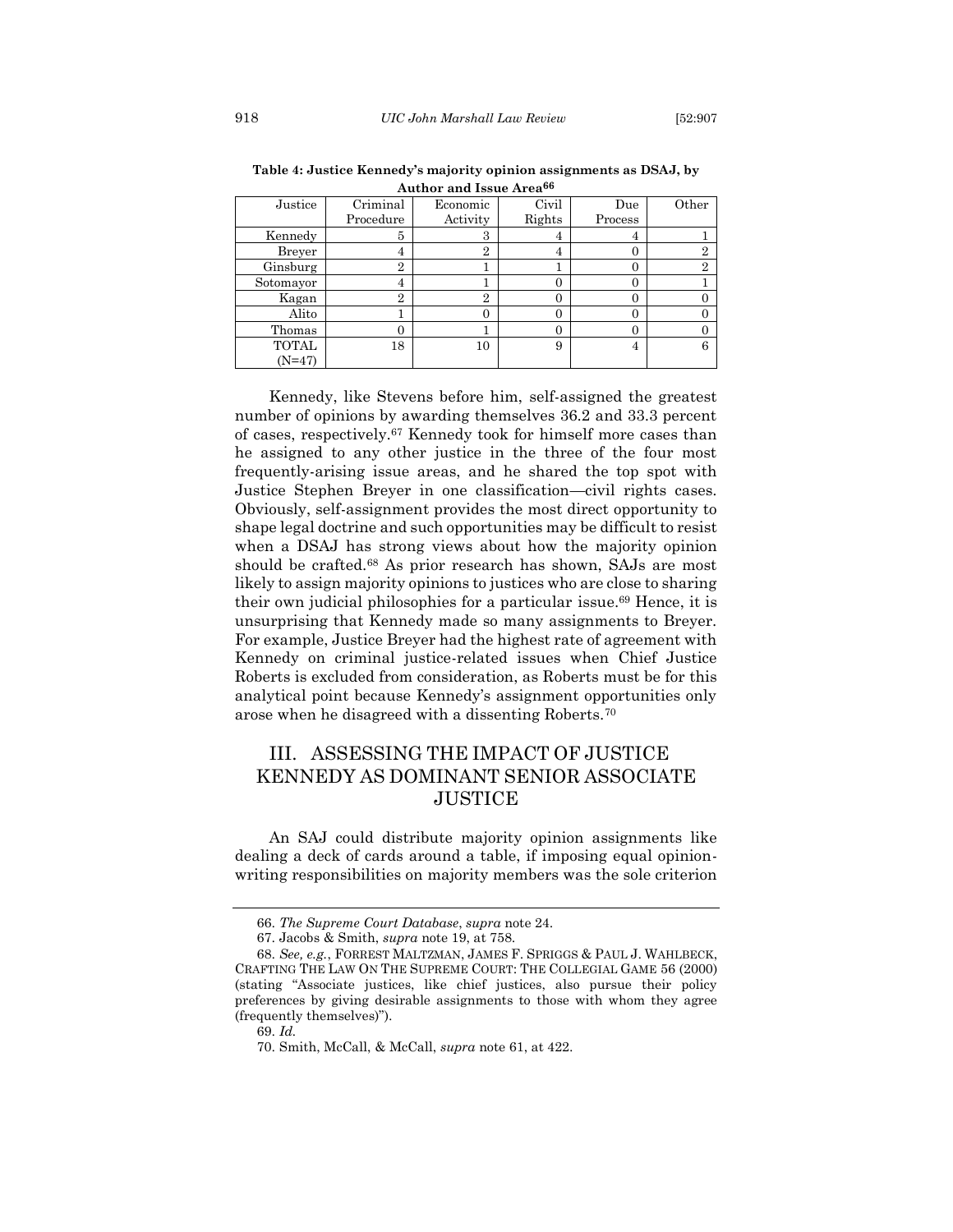for assignments.<sup>71</sup> However, SAJs are known to make strategic decisions in assigning majority opinions. <sup>72</sup> For example, Justice Stevens appeared to target Justice Kennedy, in particular, with assignments.<sup>73</sup> Many observers presume that Kennedy, as the median "swing justice" in the Court's ideological spectrum,<sup>74</sup> was the colleague whom Stevens feared was most likely to defect to the other side during the weeks or months of the opinion-drafting process if Kennedy was not actively involved in and putting his own imprint upon that process.<sup>75</sup> By contrast, Kennedy was his own "defector" from the conservative wing in many of the 5-4 liberal decisions during his SAJ service on the Roberts Court.<sup>76</sup> Thus, he did not need to worry about losing a vote during the opinion-writing process. As DSAJ, Kennedy was not at risk of losing his own decisive vote in those cases for which he gained opinion-assignment duties especially when voting with the Court's four most liberal justices.<sup>77</sup>

It is important to remember that Kennedy did not choose these issues as part of an agenda to influence the development of law by knowing that he would write majority opinions in these cases.<sup>78</sup>

MALTZMAN, SPRIGGS, & WAHLBECK*, supra* note [68,](#page-12-1) at 56 (discussing the development of law through the process of decision writing).

- 72. *See supra* notes 61-68 and accompanying text.
- 73. Jacobs & Smith, *supra* note [19,](#page-3-0) at 759-61.
- 74. Enns & Wohlfarth, *supra* not[e 13,](#page-3-1) at 1095; Howe, *supra* note [15.](#page-3-2)

75. *See, e.g.*, Jacobs & Smith, *supra* note [19,](#page-3-0) at 761 (explaining "Justice Stevens may have assigned the [privacy rights] opinions to Justice Kennedy for fear that opinions written in a too-liberal manner may have lost the votes of both Justices Kennedy and O'Connor and thereby turned the outcome in a different and, in the view of Justice Stevens, undesirable direction").

76. *See, e.g.*, Smith, McCall & McCall, *supra* note 61, at 426-27 (Kennedy was the conservative justice who most frequently parted company with his typically like-minded colleagues in order to create a five-member majority in support of a liberal outcome in criminal justice cases).

77. *Id.* (The opinion author cannot risk losing the least-committed voter in a five-justice majority by writing a too-strong opinion when it is the opinion author, him- or herself, who is the least committed voter, as was typically the case for Kennedy when he wrote on behalf of his four liberal colleagues).

78. All of the Court's justices participate in selecting cases for hearing, typically without knowing with certainty in advance how each justice will vote in every case. *See* PAMELA C. CORLEY, ARTEMUS WARD, & WENDY L. MARTINEK, AMERICAN JUDICIAL PROCESS: MYTH AND REALITY IN LAW AND COURTS 382- 92 (2016) (description of involvement of nine justices and 36 law clerks in the process of sifting through thousands of petitions in order to select fewer than

<sup>71.</sup> Research indicates that, unlike chief justices who consider equitable distribution of assignments as a factor in making opinion assignments, SAJs do not appear to include that consideration in choices about to whom a majority opinion should be assigned:

<sup>[</sup>Associate justices] appear unaffected by many of the contextual factors that shape the chief's assignments. Associate justices during the Burger Court did not favor justices with lighter workloads or justices failing to carry their fair share of the opinion-writing burden. While the chief's institutional responsibilities limited his ability to pursue preferred legal outcomes, senior associate justices did not experience such a constraint.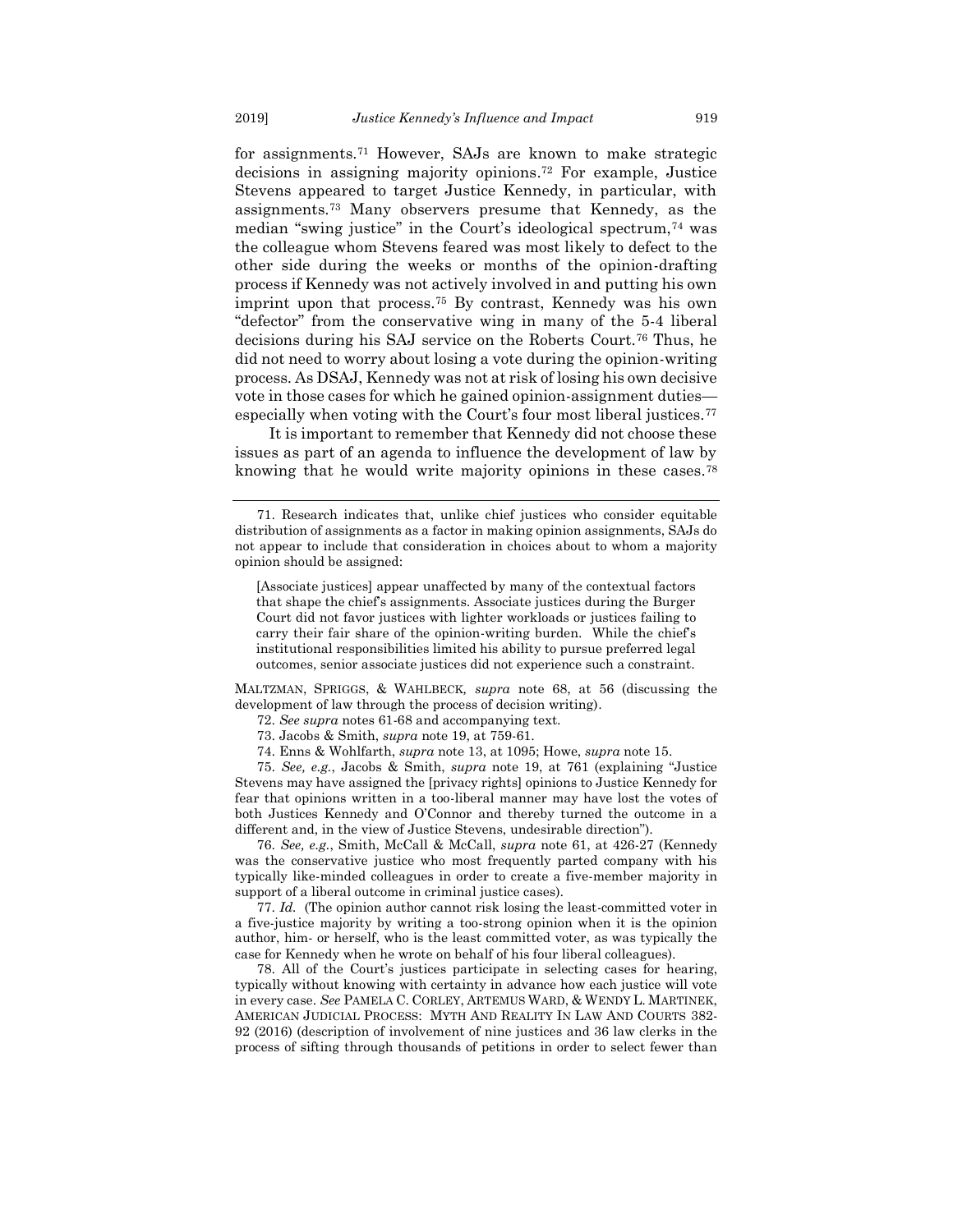These issues happened to be the ones that divided the Court, and left Kennedy in disagreement with Chief Justice Roberts. Certain types of issues that generated such divisions in multiple cases, especially LGBTQ equality,<sup>79</sup> criminal sentencing,<sup>80</sup> and representation by counsel,<sup>81</sup> constituted a significant portion of the cases in which Kennedy made assignment decisions. Within these issues, Kennedy's influence can be seen in the cases for which he chose to shape the law by writing the majority opinions himself.<sup>82</sup>

## <span id="page-14-1"></span>*A. Legal Protections for LGBTQ Persons*

<span id="page-14-0"></span>During his service as dominant SAJ, Justice Stevens assigned Justice Kennedy the responsibility for two path-breaking majority opinions providing constitutional recognition of and protection for LGBTQ persons.<sup>83</sup> In *Romer v. Evans*,<sup>84</sup> Kennedy wrote for a sixmember majority in a case concerning a Colorado ballot initiative that barred municipalities in that state from enacting antidiscrimination ordinances to protect gays and lesbians from unfair treatment in housing, employment, and other important aspects of life.<sup>85</sup> Justice Kennedy's majority opinion invalidated the Colorado voters' decision on equal protection grounds and thereby freed municipalities to expand legal protections.<sup>86</sup> Until that moment, discrimination against LGBTQ persons was so pervasive, longstanding, and widely-accepted that many feared the Supreme Court would never act against it.<sup>87</sup>

<sup>100</sup> cases for complete hearings and decisions). Thus, Kennedy's votes to grant certiorari were made without him knowing with certainty either how the justices would ultimately vote on the merits or who would be assigned the majority opinion.

<sup>79.</sup> *See infra* notes [83](#page-14-1)[-102](#page-16-1) and accompanying text (providing examples of cases that included issues concerning same-sex marriage).

<sup>80.</sup> *See infra* notes [126-](#page-19-1)[147](#page-21-1) and accompanying text (providing examples of cases that included issues about defendants' mental capacity and life sentences for juveniles).

<sup>81.</sup> *See infra* notes [148-](#page-21-2)[159](#page-22-1) and accompanying text (providing examples of cases that included issues regarding defense attorneys' responsibilities during plea negotiations).

<sup>82.</sup> *See infra* notes [103-](#page-16-2)[123](#page-18-0) and accompanying text (providing examples of cases that included cases about issues concerning federal antidiscrimination laws).

<sup>83.</sup> *Romer*, 517 U.S. 620; *Lawrence*, 539 U.S. 558; *see* Jacobs & Smith, *supra*  note [19,](#page-3-0) at 766-67 (discussing the role of the Chief Justice in the process of assigning the duty to draft an opinion).

<sup>84.</sup> *Romer*, 517 U.S. at 620.

<sup>85.</sup> *Id.* at 623-25.

<sup>86.</sup> *Id.* at 635-36.

<sup>87.</sup> *See, e.g.*, Linda Greenhouse, *The Gay Rights Ruling: The Ruling; Gay Rights Laws Can't Be Banned, High Court Rules*, N.Y. TIMES (May 21, 1996), https://www.nytimes.com/1996/05/21/us/gay-rights-ruling-ruling-gay-rights-

laws-can-t-be-banned-high-court-rules.html (stating "The lawyer for the Lambda Legal Defense and Education Fund, who worked on the case said the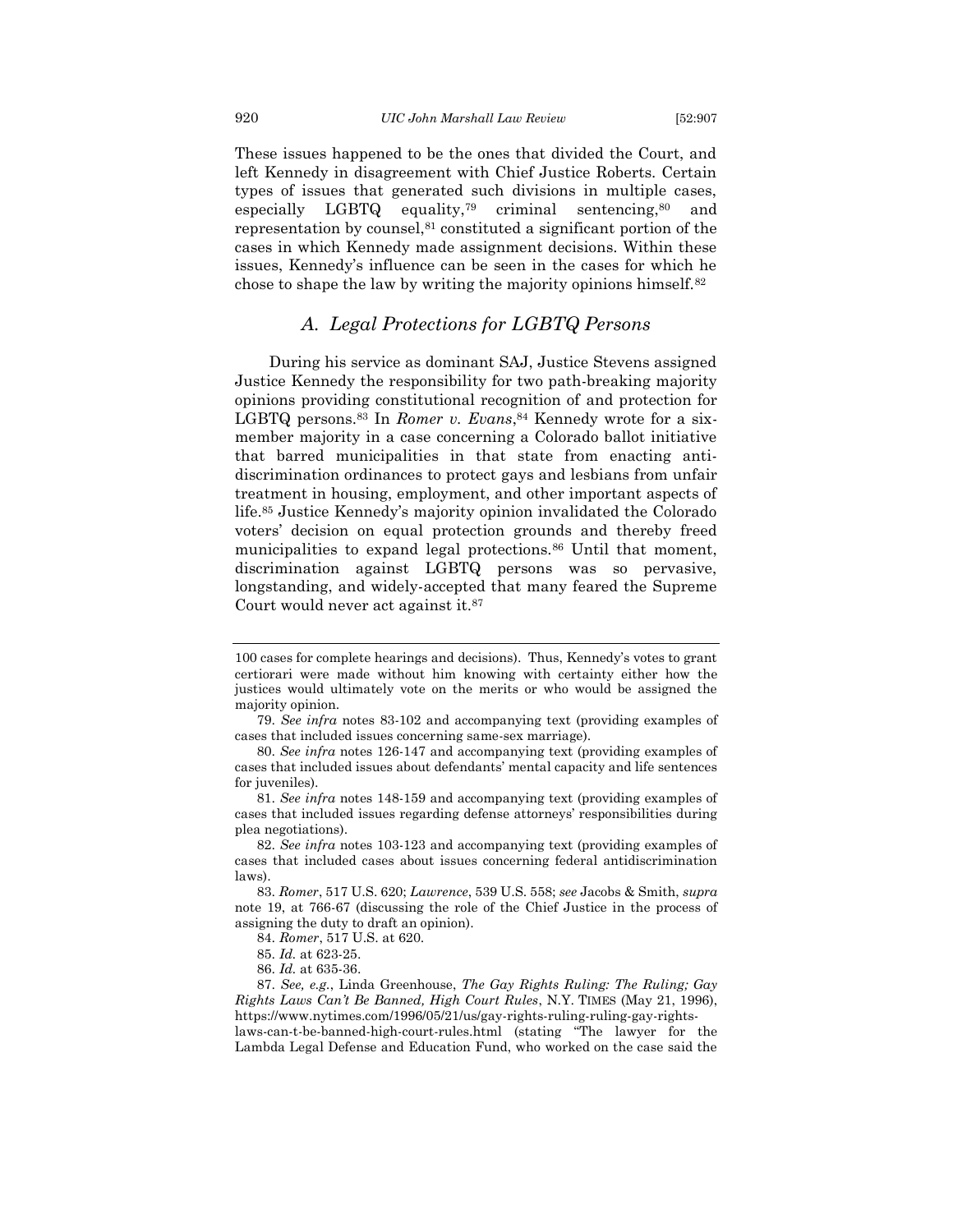A few years later, Stevens assigned Kennedy the majority opinion in *Lawrence v. Texas*, <sup>88</sup> the landmark decision that broke new ground in its declaration regarding liberty interests that provide constitutional protection for consensual, non-commercial, private sexual conduct for all adults.<sup>89</sup> The decision invalidated the Texas sodomy statute that authorized criminal prosecution for same-sex sexual conduct and forthrightly overturned the Court's existing precedent from *Bowers v. Hardwick*. <sup>90</sup> As described by Jeffrey Toobin:

There was no mistaking the significance of Kennedy's opinion. The point was not that the Court was halting sodomy prosecutions, which scarcely took place anymore. Rather, the Court was announcing that gay people could not be branded as criminals simply because of who they were. They were citizens. They were like everyone . . . . The people who had devoted their lives to that cause understood precisely what had happened, which was why, to a degree unprecedented in the Court's history, the benches [in the courtroom] were full of men and women sobbing with joy.<sup>91</sup>

<span id="page-15-1"></span><span id="page-15-0"></span>Justice Kennedy's important role in writing opinions concerning equality led observers to speculate that he saw the Court's provision of legal protection to LGBTQ persons as part of his personal legacy in constitutional law.<sup>92</sup> Thus, it was no surprise to such observers when Kennedy assigned himself the majority opinion in *Windsor v. United States*<sup>93</sup> after he inherited the role of DSAJ at the time of Justice Stevens's 2010 retirement from the Court.<sup>94</sup> The case concerned two women who resided in New York and married in Canada prior to the legality of such marriages in the United States.<sup>95</sup> When one died, her spouse sought benefits through

91. TOOBIN, *supra* note 5, at 190.

92. Even when ruling in a manner contrary to the preferences of LGBTQ equality advocates, Kennedy emphasized his commitment to his legacy on equality for this group that continues to be victimized by differential treatment. *See* Joan Biskupic, *Kennedy Keeps Eye Toward Legacy in Same-sex Wedding Cake case*, CNN (June 4, 2018), https://www.cnn.com/2018/06/04/politics/anthony-kennedy-same-sex-marriagecolorado-baker/index.html (stating "Supreme Court Justice Anthony Kennedy tried to make clear on Monday that he was not retreating from his landmark 2015 decision allowing same-sex marriage nationwide, while he sided with a Colorado baker who refused to create a wedding cake for two gay men").

93. Windsor v. United States, 570 U.S. 744 (2013).

94. Sheryl Gay Stolberg & Charlie Savage, *Stevens's Retirement is Political Test for Obama*, N.Y. TIMES (Apr. 9, 2010), https://www.nytimes.com/2010/04/10 /us/politics/10stevens.html.

95. Robert D. McFadden, *Edith Windsor, Whose Same-Sex Marriage Fight Led to Landmark Ruling, Dies at 88*, N.Y. TIMES (Sept. 12, 2017), https://www.nytimes.com/2017/09/12/us/edith-windsor-dead-same-sex-

decision marked 'a historic shift in the Court's response to anti-gay discrimination'").

<sup>88.</sup> *Lawrence*, 539 U.S. 558.

<sup>89.</sup> *Id.* at 578.

<sup>90.</sup> *Id.*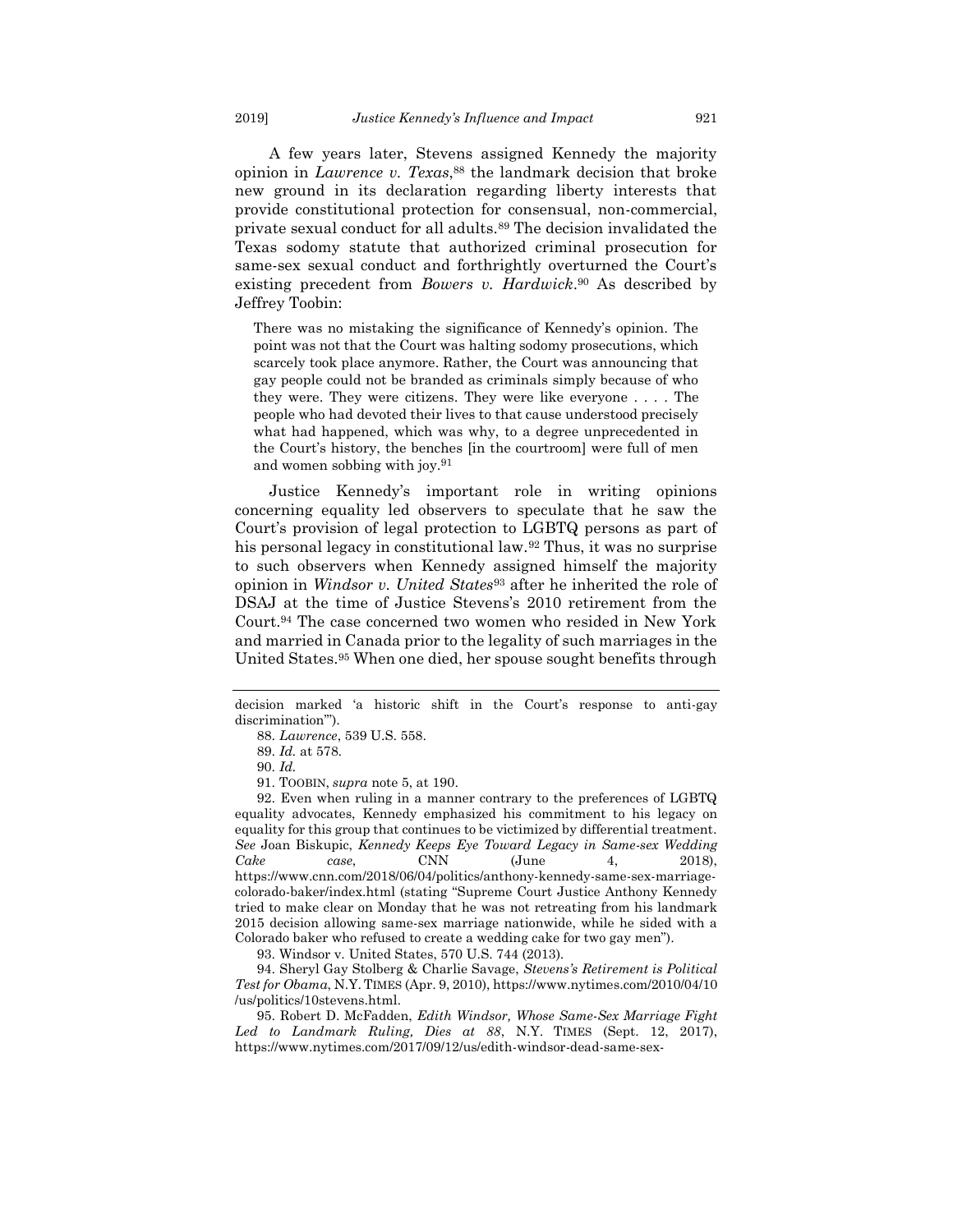the spousal exemption to the federal estate tax.<sup>96</sup> The U.S. Internal Revenue Service denied these benefits based on the federal Defense of Marriage Act (DOMA), a statute enacted by Congress in 1996 that defined "marriage" solely as the legal union between one man and one woman.<sup>97</sup> In his *Windsor* opinion on behalf of a five-member majority, Justice Kennedy struck down DOMA as violating the equal protection guarantee contained in the Fifth Amendment Due Process Clause.<sup>98</sup>

Two years later, Justice Kennedy cemented his legacy as the Court's foremost protector of equal rights for LGBTQ persons by assigning himself the majority opinion in the 5-4 decision in *Obergefell v. Hodges*. <sup>99</sup> This case produced the blockbuster decision declaring that states' prohibitions on same-sex marriages violate the fundamental right to marry, a liberty protected by the Fourteenth Amendment.<sup>100</sup> Kennedy's opinion in *Windsor* clearly set the stage for this additional step in marriage equality.<sup>101</sup> Unquestionably, the *Obergefell* decision will be regarded as transformational in expanding liberty and equality for people whose personal relationship decisions were long excluded from constitutional protection.<sup>102</sup>

## <span id="page-16-2"></span><span id="page-16-1"></span>*B. Other Controversial Equality Issues*

<span id="page-16-0"></span>Conservatives and liberals have long debated what evidence should be required to establish a violation of federal antidiscrimination laws.<sup>103</sup> At the heart of the debate is whether an intent to discriminate must be proven or whether discrimination can be established by pointing to racial disparities in the aftermath of decisions.<sup>104</sup> These disagreements have occurred continuously since the Supreme Court began examining cases under federal employment discrimination statutes that examined whether

101. *Id.*

marriage-doma.html.

<sup>96.</sup> *Id.*

<sup>97.</sup> *Id.*

<sup>98.</sup> *Windsor*, 570 U.S. 744 (stating equal protection guards against discriminatory actions by the federal government).

<sup>99.</sup> *Obergefell*, 135 S. Ct. 2584.

<sup>100.</sup> Adam Liptak, *Supreme Court Ruling Makes Same-Sex Marriage a Right Nationwide*, N.Y. TIMES (June 26, 2015), https://www.nytimes.com/2015/ 06/27/us/supreme-court-same-sex-marriage.html.

<sup>102.</sup> Kenji Yoshino, *A New Birth of Freedom?: Obergefell v. Hodges*, 129 HARV. L. REV. 147, 147 (2015).

<sup>103.</sup> Samuel R. Bagenstos, *Disparate Impact and the Role of Classification and Motivation in Equal Protection Law After Inclusive Communities,* 101 CORNELL L. REV. 1115, 1120-27 (2016).

<sup>104.</sup> *See, e.g.*, Tristin K. Green, *The Future of Systemic Disparate Treatment Law*, 32 BERKELEY J. EMP. & LAB. L. 395 (2011) (discussion of theories and approaches for proving discrimination, including existence or lack thereof of specific policies producing discrimination).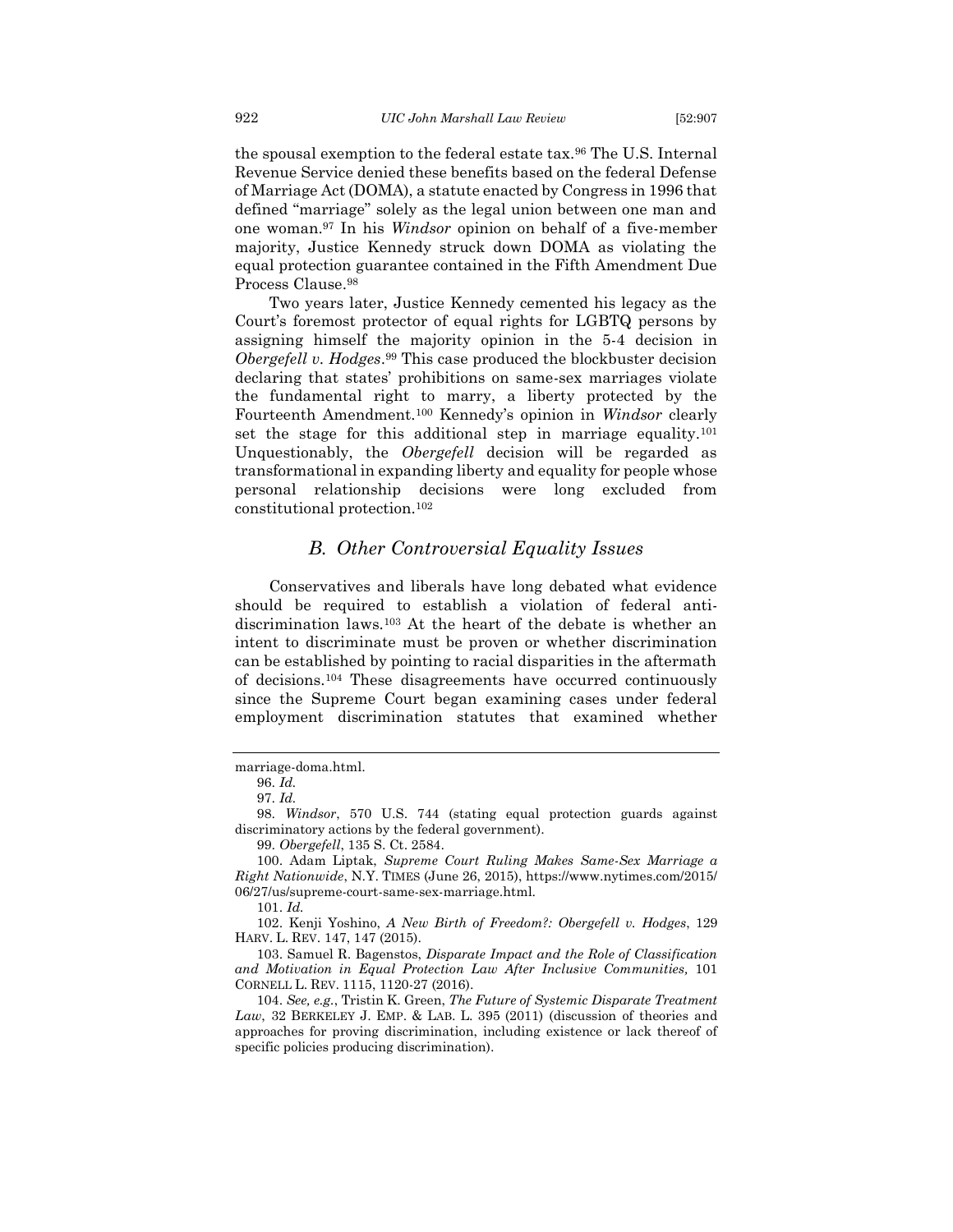apparently neutral employment criteria and practices produced racial and gender disparities in hiring.<sup>105</sup> Central to the debate is differing interpretations and conclusions about the intent of Congress in enacting, amending, and renewing anti-discrimination statutes.<sup>106</sup>

In *Texas Department of Housing v. Inclusive Communities Project, Inc.*,<sup>107</sup> the justices split along liberal-conservative dimensions concerning this debate with respect to enforcement of the Fair Housing Act.<sup>108</sup> In effect, Justice Kennedy cast the deciding vote. He assigned himself the majority opinion on behalf of a fivemember liberal majority to declare that discrimination could be established by disparate impact theory.<sup>109</sup> The case concerned whether the use of federal tax credits in Texas had the impact of increasing racial segregation by concentrating construction of lowincome housing in central city areas rather than suburbs.<sup>110</sup> This continuing controversy stands out as a prime example of a Supreme Court doctrine that could change in light of Justice Kennedy's replacement by the presumptively-more-conservative Justice Brett Kavanaugh.<sup>111</sup>

Justice Kennedy similarly cast a deciding vote and assigned himself the majority opinion in a 4-3 decision in *Fisher v. University of Texas* endorsing considerations of race in affirmative action efforts within universities.<sup>112</sup> Affirmative action in university admissions had divided the Court beginning with its first decision on the issue in *Regents of the University of California v. Bakke*. 113 After the Court's composition changed significantly in the quartercentury after *Bakke*, <sup>114</sup> the justices reconsidered the issue in cases

<sup>105.</sup> *Id.*

<sup>106.</sup> Ann C. McGinley, *Ricci v. DeStefano: Diluting Disparate Impact and Redefining Disparate Treatment*, 12 NEV. L.J. 626, 631 (2012).

<sup>107.</sup> Tex. Dep't of Hous. & Cmty. Affairs v. Inclusive Cmtys. Project, Inc., 135 S. Ct. 2507 (2015).

<sup>108.</sup> *Id.*

<sup>109.</sup> Bagenstos, *supra* note 103, at 1127-31.

<sup>110.</sup> Alana Samuels, *Supreme Court vs. Neighborhood Segregation*, THE ATLANTIC (June 25, 2015), https://www.theatlantic.com/business/archive/ 2015/06/supreme-court-inclusive-communities/396401/.

<sup>111.</sup> Adam Liptak, *How Brett Kavanaugh Would Transform the Supreme Court,* N.Y. TIMES (Sept. 2, 2018), https://www.nytimes.com/2018/ 09/02/us/politics/judge-kavanaugh-supreme-court-justices.html ("The key is ... . the many areas where Kennedy was with the liberals in 5-4 decisions . . . [including] allowing proof of discrimination based on disparate impact. In all of these areas of law, Kavanaugh replacing Kennedy will likely mean a significant change.'"); *see also* Kevin Cope & Joshua Fischman, *It's Hard to Find a Federal Judge More Conservative than Brett Kavanaugh*, WASH. POST (Sept. 5, 2018), https://www.washingtonpost.com/news/monkey-cage/wp/2018/09/05/its-hardto-find-a-federal-judge-more-conservative-than-brett-

kavanaugh/?utm\_term=.27818d1b1835.

<sup>112</sup> *Fisher*, 136 S. Ct. 2198.

<sup>113.</sup> Regents of the Univ. of Cal. v. Bakke, 438 U.S. 265 (1978).

<sup>114.</sup> Twenty-five years after *Bakke*, only two justices—Rehnquist and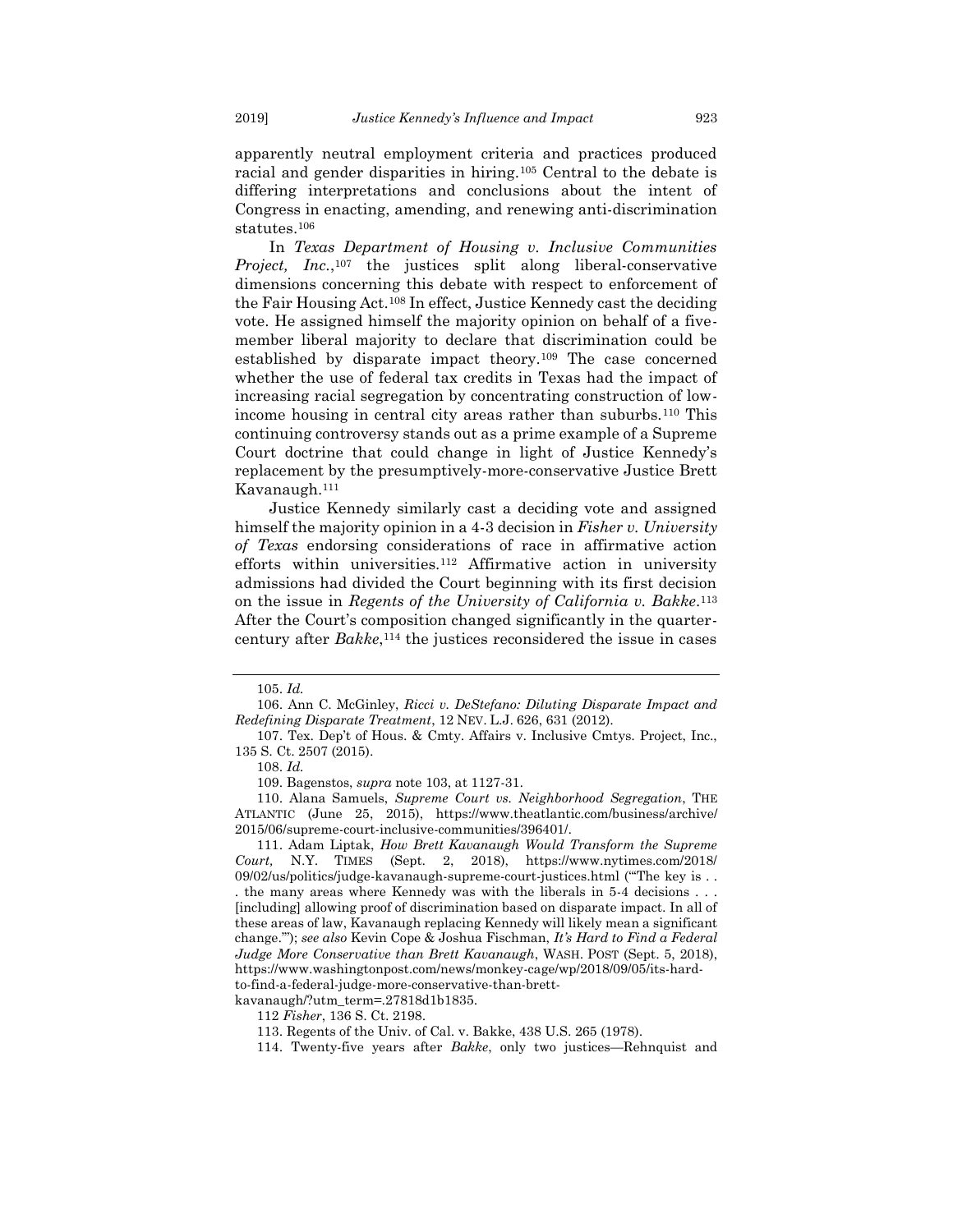<span id="page-18-1"></span>challenging the use of race as a factor in admissions at the University of Michigan.<sup>115</sup> In a major controversial opinion for a deeply-divided Court, Justice O'Connor, in *Grutter v. Bollinger*, 116 approved the continuation of racial considerations in admissions as long as it was just one component of a process examining an array of factors.<sup>117</sup> In that case, Justice Kennedy wrote a dissenting opinion to complain that O'Connor and the majority had failed to apply the "strict scrutiny" standard required by Justice Powell's foundational opinion in *Bakke.*<sup>118</sup> In its first iteration in *Fisher*, Chief Justice Roberts assigned Justice Kennedy the responsibility for writing the majority opinion that remanded a white student's challenge to the use of race as a consideration in admission to the lower court.<sup>119</sup> In light of his prior dissent in *Grutter*,<sup>120</sup> some observers anticipated that Justice Kennedy could be part of a slim majority to reject this form of affirmative action in university admissions<sup>121</sup> when the *Fisher* case reached the Court a second time and was decided in 2016.<sup>122</sup> However, Kennedy stood with the liberal justices and spoke on their behalf in approving the Texas practices, thereby continuing the opportunity for universities to include race considerations in admissions in order to facilitate a diverse student body.<sup>123</sup> As with disparate impact theory,<sup>124</sup> the legal community will be watching closely to see if this might be another precedent susceptible to change through a decisive vote in a different direction by Kennedy's replacement, Justice

- 117. STEVENS, *supra* not[e 12,](#page-3-3) at 398-401.
- 118. FRANK J. COLUCCI, JUSTICE KENNEDY'S JURISPRUDENCE: THE FULL AND NECESSARY MEANING OF LIBERTY 126-28 (2009).
	- 119. Fisher v. Univ. of Tex., 570 U.S. 297 (2013).
	- 120. COLUCCI, *supra* note [118118.](#page-18-1)
- 121. Garrett Epps, *Is Affirmative Action Finished?*, ATLANTIC (Dec. 10, 2015), https://www.theatlantic.com/politics/archive/2015/12/when-can-race-bea-college-admissions-factor/419808/.
	- 122. *Fisher*, 136 S. Ct. 2198.
- 123. Adam Liptak, *Supreme Court Upholds Affirmative Action Program at the University of Texas*, N.Y. TIMES (June 23, 2016), https://www.nytimes.com/ 2016/06/24/us/politics/supreme-court-affirmative-action-university-oftexas.html.
	- 124. *See supra* notes 104-13 and accompanying text.

<span id="page-18-0"></span>Stevens—remained from the nine decisionmakers who issued the seminal affirmative action decision in 1978. *See* Christopher E. Smith & Madhavi McCall, *Criminal Justice and the 2002-2003 United States Supreme Court Term*, 32 CAP. U. L. REV. 859, 869 (2004) (listing justices serving in 2003); *see also* CHRISTOPHER E. SMITH, THE REHNQUIST COURT AND CRIMINAL PUNISHMENT 24-29 (1997) (description of post-*Bakke* appointees who were serving in 2003: Justices Sandra Day O'Connor, Antonin Scalia, Anthony Kennedy, David Souter, Clarence Thomas, Ruth Bader Ginsburg, and Stephen Breyer).

<sup>115.</sup> *See* TUSHNET, *supra* note [11,](#page-2-0) at 226-39 (discussing *Gratz v. Bollinger*, 539 U.S. 244 (2003) and *Grutter v. Bollinger*, 539 U.S. 306 (2003)).

<sup>116.</sup> *Grutter*, 539 U.S. 306.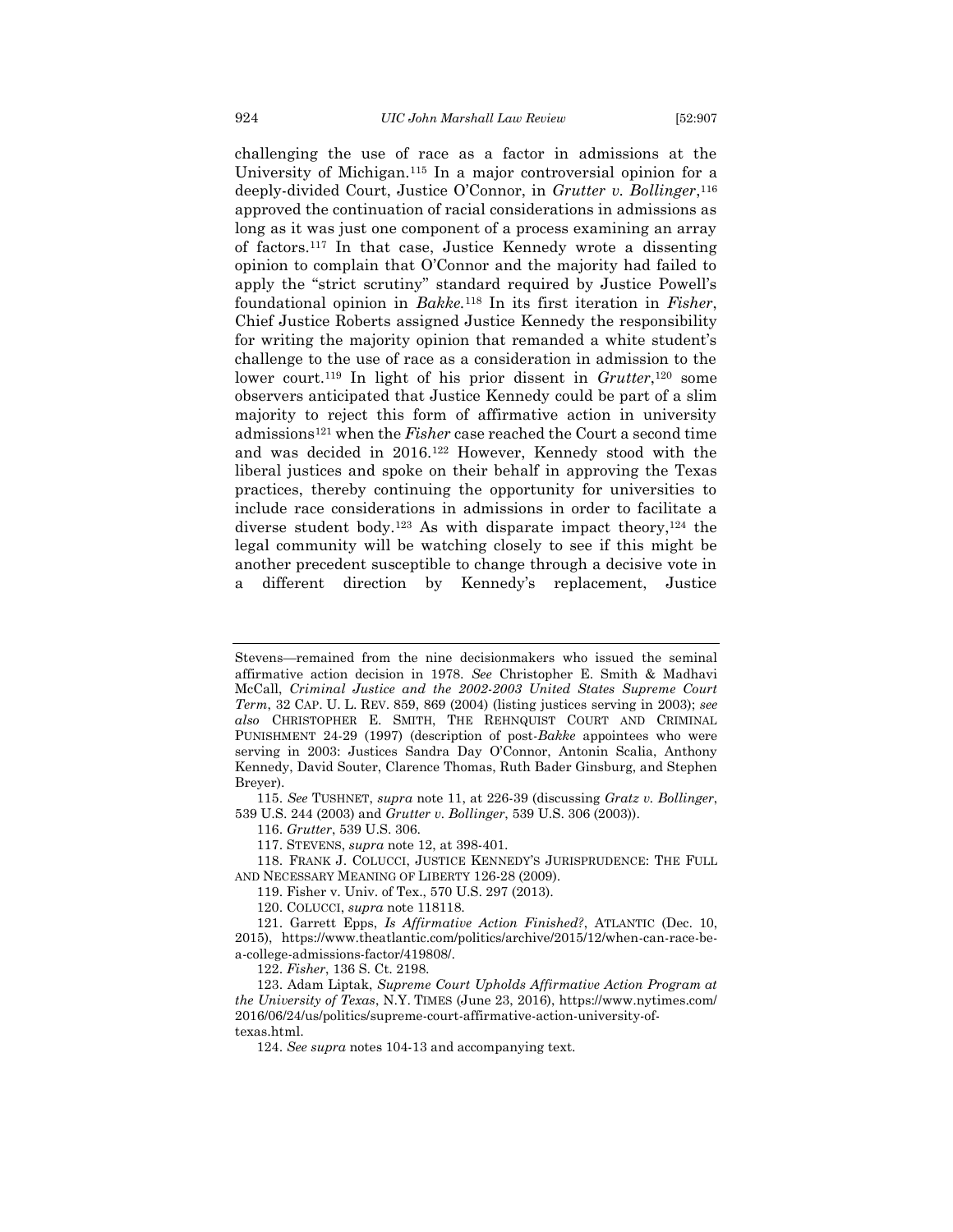<span id="page-19-0"></span>Kavanaugh.<sup>125</sup>

#### <span id="page-19-1"></span>*C. Criminal Sentencing*

Justice Kennedy influenced the reasoning behind divisive issues surrounding criminal sentencing through assignments in cases that produced liberal outcomes. He assigned himself the majority opinion in *Hall v. Florida*, a 5-4 decision concerning the death penalty for adults with intellectual disabilities.<sup>126</sup> Previously, in *Atkins v. Virginia*, Justice Stevens, a dominant SAJ, had selfassigned a controversial majority opinion that declared the death penalty could not be imposed on homicide offenders with developmental disabilities.<sup>127</sup> The state of Florida responded to that opinion by setting the minimum IQ test score threshold for death penalty eligibility at 71.<sup>128</sup> Hall, who was convicted of murder, scored 71 on the test and was sentenced to death.<sup>129</sup> Justice Kennedy's majority opinion rejected Florida's rigid reliance on a single test score by noting that psychiatric professionals do not treat such tests as having sufficient precision and, therefore, sciencebased evaluations of intellectual disabilities are determined by examining and considering a number of factors.<sup>130</sup>

In several related cases, Justice Kennedy divided the assignments among several justices. He assigned Justice Ginsburg the responsibility for writing on behalf of a 5-3 majority in *Moore v. Texas*. <sup>131</sup> Justice Ginsburg's opinion declared that the Texas appellate court failed to follow the Supreme Court's precedent in *Hall*. <sup>132</sup> Therefore, Texas violated the Eighth Amendment by using an outdated definition of intellectual disability for purposes of determining eligibility for capital punishment.<sup>133</sup> In *Brumfield v. Cain*, on a related statutory issue based on an assignment from Kennedy, Justice Sotomayor's majority opinion declared that the Anti-Terrorism and Effective Death Penalty Act could not block a Louisiana prisoner on death row from seeking a hearing on the extent of his intellectual disability via the habeas corpus process.<sup>134</sup> In *McWilliams v. Dunn*, Justice Breyer received the majority opinion assignment and declared that Alabama had failed to fulfill

<sup>125.</sup> Lorenzo Arvanitis & Serena Cho, *Kavanaugh Poses a Potential Threat for Affirmative Action, Experts Say,* YALE DAILY NEWS (Oct. 15, 2018), https://yaledailynews.com/blog/2018/10/15/kavanaugh-poses-a-potentialthreat-for-affirmative-action-experts-say/.

<sup>126.</sup> Hall v. Florida, 572 U.S. 701 (2014).

<sup>127.</sup> Atkins v. Virginia, 536 U.S. 304 (2002).

<sup>128.</sup> *Hall*, 572 U.S. at 704.

<sup>129.</sup> *Id.*

<sup>130.</sup> *Id.* at 712-14.

<sup>131.</sup> Moore v. Texas, 137 S. Ct. 1039 (2017).

<sup>132.</sup> *Id.* at 1049.

<sup>133.</sup> *Id.* at 1050.

<sup>134.</sup> Brumfield v. Cain, 135 S. Ct. 2269 (2015).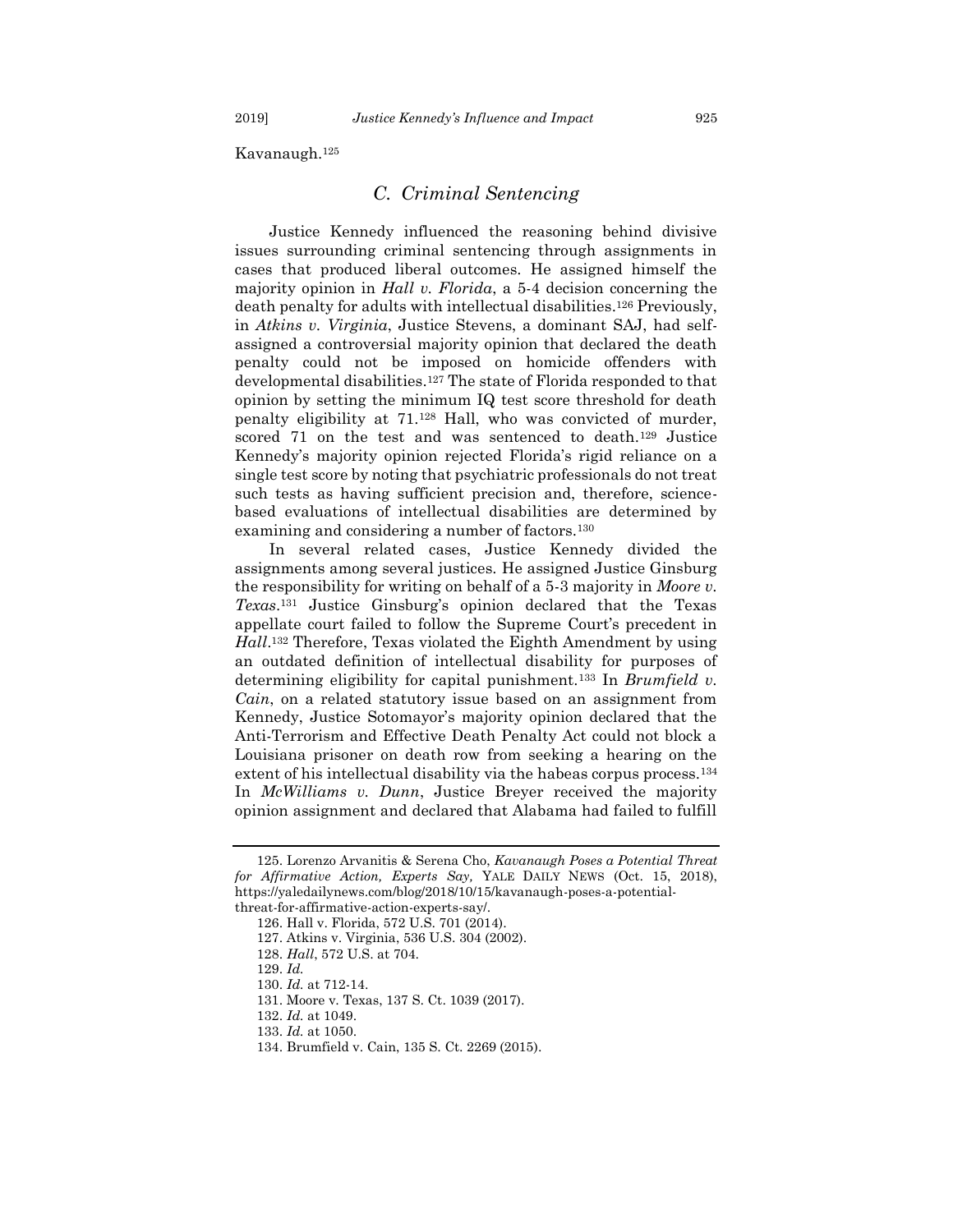its constitutional duty to provide a death penalty defendant with a mental health expert to address questions related to a psychiatric evaluation of the accused's capacity and culpability.<sup>135</sup> For another sentencing issue, he also assigned Justice Kagan the landmark majority opinion in *Miller v. Alabama* declaring that the Eighth Amendment's Cruel and Unusual Punishment Clause precludes subjecting juvenile homicide offenders to mandatory sentences of life without parole.<sup>136</sup> Her opinion in *Miller* also concerned mental capacity issues by recognizing prior precedents that focused on the less-than-fully-developed brains and thinking capacity of teenagers.<sup>137</sup>

<span id="page-20-0"></span>Clearly, issues of mental capacity divided the Court and led Kennedy to side with the liberals for issues concerning matters such as developmental disabilities, psychiatric evaluation, and juveniles' brain development.<sup>138</sup> Justice Kennedy had previously written the majority opinion in *Graham v. Florida*, declaring that juveniles could not receive life-without-parole sentences for non-homicide offenses.<sup>139</sup> He did not self-assign in *Graham*, as both Chief Justice Roberts and then-dominant SAJ Justice Stevens concurred in the result.<sup>140</sup> In 2005, Justice Kennedy also wrote the majority opinion in *Roper v. Simmons*, the landmark 5-4 decision declaring that the Eighth Amendment barred the imposition of a death sentence on juvenile defendants for crimes committed prior to reaching age eighteen.<sup>141</sup> The opinion in *Roper* relied on emerging understandings from neuroscience about the continuing development of juveniles' brains that impeded complete understanding of risks and consequences and, therefore, justified different punishments than those imposed on adults.<sup>142</sup> Justice Kennedy's experience in writing these opinions may have built his interest and expertise in sentencing issues relating to mental capacity and developmental disabilities.<sup>143</sup> Much like the series of cases that established Kennedy's legacy with respect to rights for LGBTQ persons, Kennedy established a parallel, albeit less recognized, liberal legacy as the Court's leader for these issues.<sup>144</sup>

The Court experienced similar divisions for statutory

<sup>135.</sup> McWilliams v. Dunn, 137 S. Ct. 1790 (2017).

<sup>136.</sup> Miller v. Alabama, 567 U.S. 460 (2012).

<sup>137.</sup> *Id.* at 471-72.

<sup>138.</sup> *See supra* notes 126-37 and accompanying text.

<sup>139.</sup> Graham v. Florida, 560 U.S. 48 (2010).

<sup>140.</sup> *Id.*

<sup>141.</sup> Roper v. Simmons, 543 U.S. 551 (2005).

<sup>142.</sup> *Id.* at 570-75.

<sup>143.</sup> *See, e.g.*, Tamar R. Birckhead, *Graham v. Florida: Justice Kennedy's Vision of Childhood and the Role of Judges*, 6 DUKE J. CONST. L. & PUB. POL'Y 66, 66 (2010) (stating "His view of childhood and the proper role of judges is consistent: children and adolescents are unformed works in progress, in the midst of both character and brain development").

<sup>144.</sup> *See supra* notes 83-102 and accompanying text.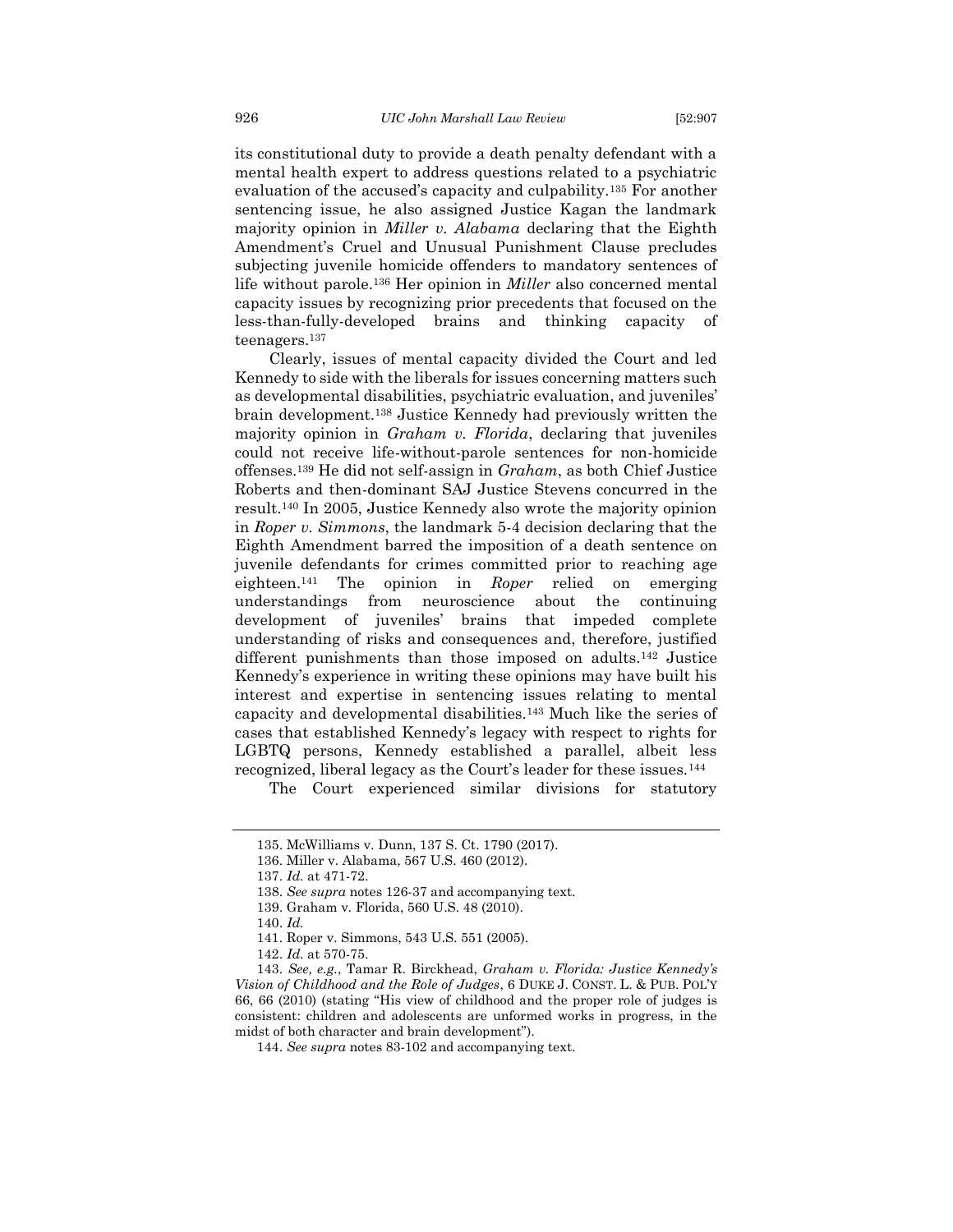sentencing issues concerning the applicability of federal sentencing guidelines. In *Freeman v. United States*, Justice Kennedy selfassigned the Court's plurality opinion declaring that a defendant who agreed to a specific sentence in a plea agreement could benefit from the U.S. Sentencing Commission's subsequent retroactive reduction for the presumptive sentence for his offense.<sup>145</sup> In the latter case of *Hughes v. United States*, Kennedy's self-assigned majority opinion put his *Freeman* plurality reasoning firmly into precedential law by gaining the additional support of Justices Sotomayor and Gorsuch for a six-member majority supporting requests for sentence reductions by federal drug offenders after retroactive changes by the U.S. Sentencing Commission.<sup>146</sup> In *Dorsey v. United States,* an earlier case concerning a parallel retroactivity issue, Justice Kennedy assigned the majority opinion to Justice Breyer in a 5-4 decision granting retroactive benefits to affected offenders convicted prior to congressional passage of the Fair Sentencing Act.<sup>147</sup> Because these statutory sentencing issues divided the Court in a way that placed Kennedy with a liberal majority, they created opportunities for him to use his DSAJ authority to influence the development of law through the assignment of opinions.

#### <span id="page-21-1"></span>*D. Representation by Counsel*

<span id="page-21-0"></span>Issues surrounding the right to presence of, representation by, and effective assistance from counsel divided the Court in ways that separated Justice Kennedy from Chief Justice Roberts with respect to several issues. Indeed, the gulf between conservative and liberal justices on this issue in the Roberts Court era seems to be everwidening as Justices Thomas and Gorsuch have presented an originalist challenge to the idea that the Sixth Amendment should actually require appointment of counsel to indigent criminal defendants, let alone further require such representative to be effective.<sup>148</sup>

<span id="page-21-2"></span>Justice Kennedy self-assigned two majority opinions addressing responsibilities of criminal defense attorneys in plea negotiations.<sup>149</sup> In *Missouri v. Frye,* an attorney representing a man with multiple convictions for driving with a revoked license received a prosecutorial offer recommending a 90-day jail sentence in exchange for a guilty plea to a reduced misdemeanor charge.<sup>150</sup> The

<sup>145.</sup> Freeman v. United States, 564 U.S. 522 (2011).

<sup>146.</sup> Hughes v. United States, 138 S. Ct. 1765 (2018).

<sup>147.</sup> Dorsey v. United States, 567 U.S. 260 (2012).

<sup>148.</sup> Garza v. Idaho, 139 S. Ct. 738, 756-759 (2019) (Thomas, J., dissenting).

<sup>149.</sup> Missouri v. Frye, 566 U.S. 134 (2012); Lafler v. Cooper, 566 U.S. 156 (2012).

<sup>150.</sup> *Frye*, 132 S. Ct. at 138.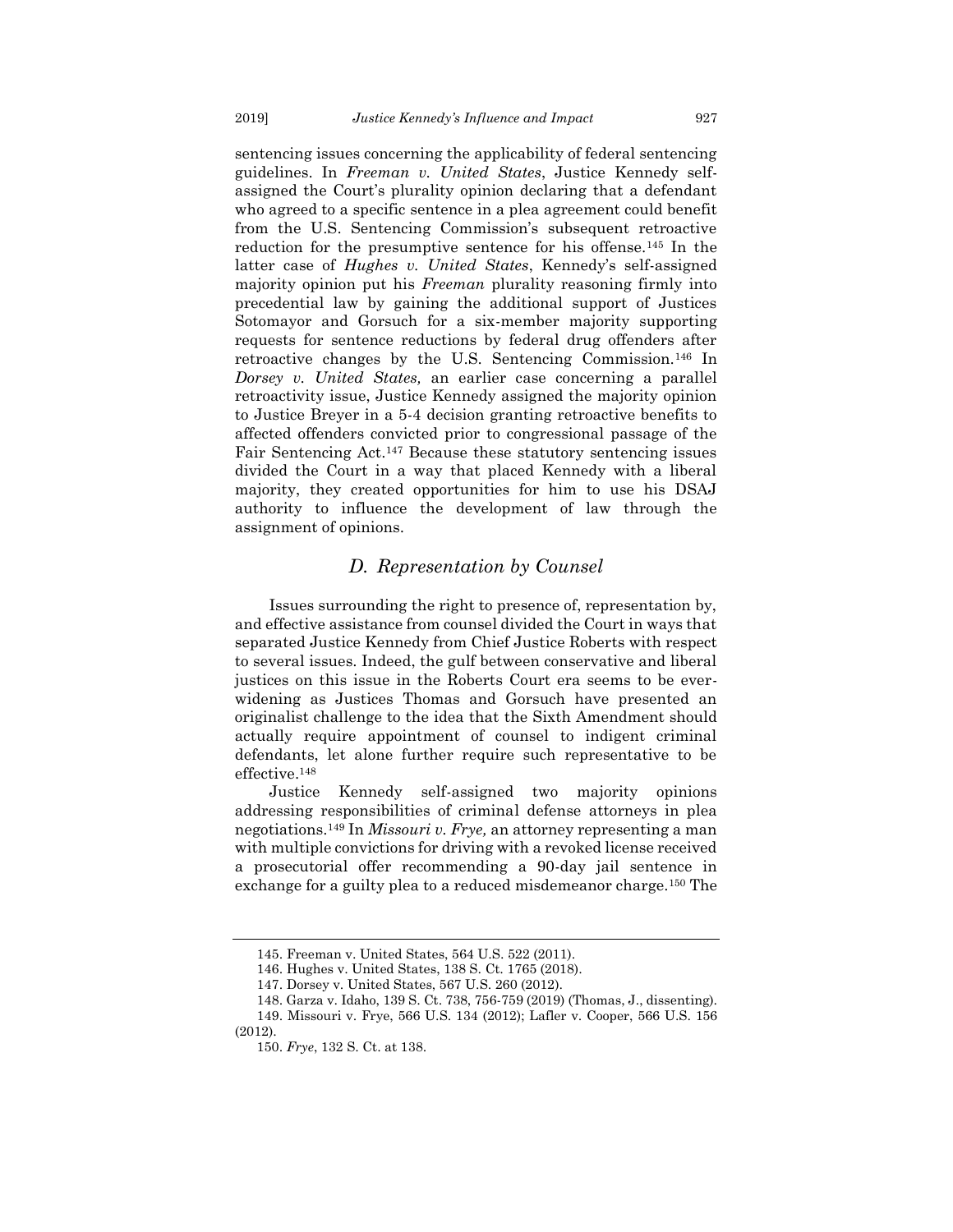attorney never communicated that offer to his client.<sup>151</sup> Instead, the client was sentenced to three years in prison after conviction on a felony charge for the offenses.<sup>152</sup> On behalf of a five-member majority, Kennedy declared that criminal defense attorneys have an obligation to inform their clients about plea agreements offered by the prosecution.<sup>153</sup>

In the companion case of *Lafler v. Cooper* that involved a nonfatal shooting, the defendant communicated to the court a willingness to plead guilty in exchange for several dropped charges and a sentence of 51 to 85 months in prison.<sup>154</sup> However, the attorney persuaded the defendant to withdraw any formal acceptance of the offer and instead go to trial because the attorney gravely misunderstood the elements of assault with intent to murder.<sup>155</sup> The defendant was convicted at trial on all charges and sentenced to 185 to 360 months in prison—a minimum period of incarceration that was nearly four times greater than that contained in the offer he declined on the mistake-driven advice of his attorney.<sup>156</sup> Justice Kennedy's majority opinion found a violation of the right to effective assistance of counsel should exist when a defendant declines a plea agreement due to his attorney's advice based on an erroneous understanding of applicable law.<sup>157</sup>

Justice Kennedy assigned two other counsel-related cases to Justice Breyer, his most like-minded colleague, in cases with liberal outcomes. In *Turner v. Rogers*, Breyer wrote for a five-member majority in identifying a due process-based right to counsel, or equivalent safeguards, for people facing the possibility of jail as a result of a failure to pay child support.<sup>158</sup> The other Breyer opinion in *Trevino v. Thaler* granted to a Texas death row inmate the opportunity to raise ineffective assistance of counsel claims belatedly as part of habeas corpus review when that state's procedures did not provide a realistic opportunity for the claim to be raised earlier on direct appeal.<sup>159</sup>

### <span id="page-22-1"></span>*E. Other Criminal Justice Issues*

<span id="page-22-0"></span>Justice Kennedy asserted himself as the opinion writer in two other important cases with slim five-member majorities. In *Williams v. Pennsylvania*, in the course of a post-conviction proceeding in state court, a convicted death row offender submitted

<sup>151.</sup> *Id.*

<sup>152.</sup> *Id.* at 1405.

<sup>153.</sup> *Id.* at 1408.

<sup>154.</sup> *Lafler*, 132 S. Ct. at 160.

<sup>155.</sup> *Id.*

<sup>156.</sup> *Id.*

<sup>157.</sup> *Id.* at 172-74.

<sup>158.</sup> Turner v. Rogers, 564 U.S. 431 (2011).

<sup>159.</sup> Trevino v. Thaler, 569 U.S. 413 (2013).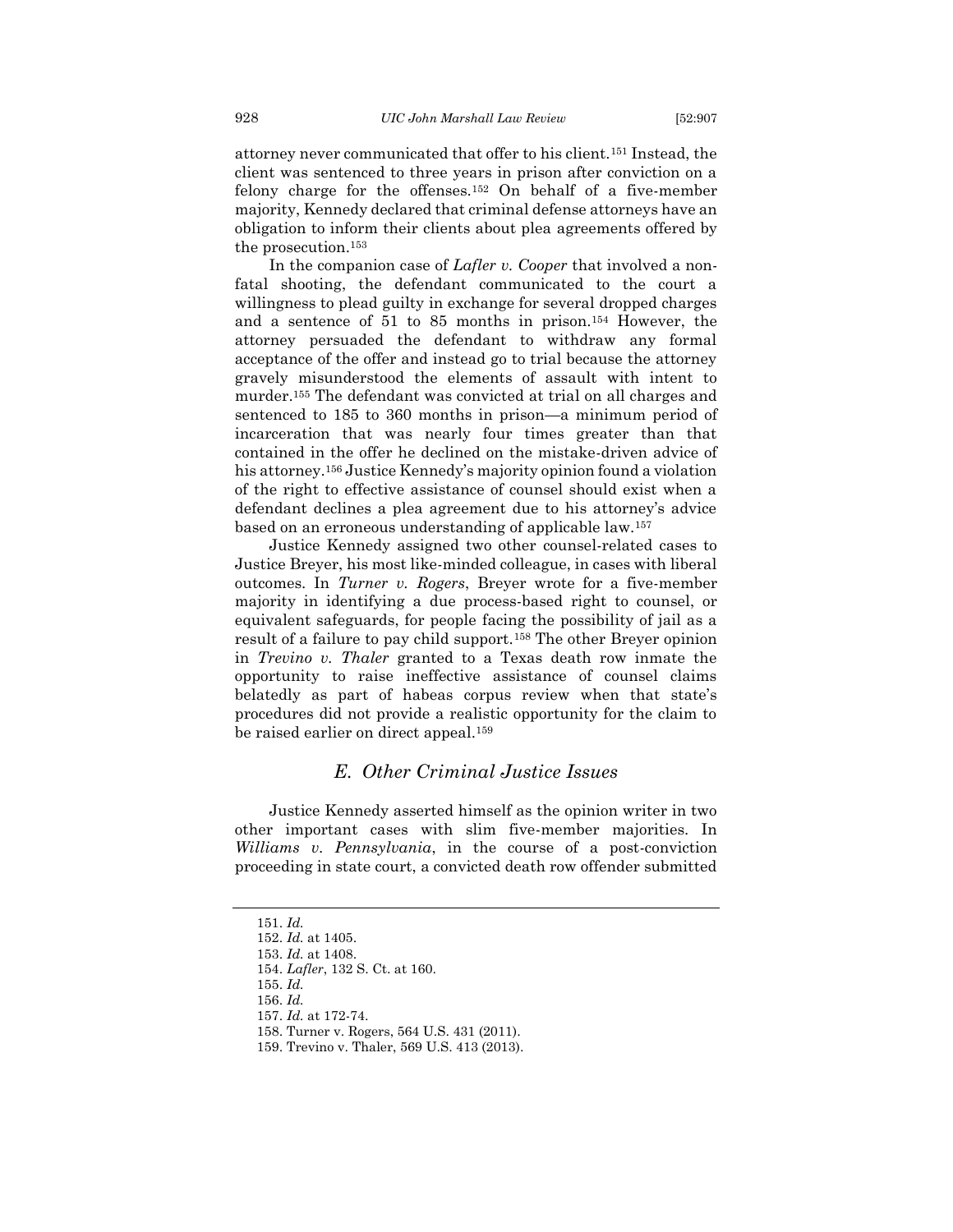<span id="page-23-0"></span>a request for a state supreme court justice to recuse himself.<sup>160</sup> At the time of trial, the justice had been the district attorney for the jurisdiction in which the defendant was convicted and had personally approved a subordinate's decision to seek the death penalty in the case.<sup>161</sup> Addressing the matter as a case of first impression, Kennedy's opinion declared that this situation presented a due process violation because of the impermissible risk of bias from one adjudicator that was a key decision maker in the accusatory process.<sup>162</sup>

The second case raised the question of whether the Supreme Court would recognize an exception to the traditional common law rule that the jury's deliberations and verdict shall not be questioned after the verdict has been issued.<sup>163</sup> In *Peña-Rodriguez v. Colorado*, the jury found the defendant guilty of sexual assault.<sup>164</sup> In the course of talking to jurors before they departed the courthouse, a defense attorney learned from two jurors that a third juror had made ethnically-biased statements about the defendant, including assumptions about the aggressiveness of "Mexican" men toward women.<sup>165</sup> The two jurors signed affidavits confirming what they had told the attorney, and the attorney submitted this information to the trial judge who declined to overturn the verdict or order a new trial.<sup>166</sup> Instead, the judge cited state rules of evidence and their reliance on the traditional common law practice of accepting the finality of the jury's verdict based on an eighteenth-century English court decision prohibiting jurors from providing information about what was said in the course of jury deliberations.<sup>167</sup> When American jurisdictions codified the rule, there were very few exceptions that would lead to a legally-mandated reconsideration of a verdict.<sup>168</sup> In seventeen states, these state-law exceptions include racial-bias exceptions.<sup>169</sup> In this case, however, the Court was asked if there could be a constitutional violation from post-verdict revelations about prejudicial jurors' statements in a state criminal case.<sup>170</sup> Justice Kennedy's reasoning placed great emphasis on the essential need to rid the justice system of racial discrimination and bias even if there is good reason to respect the finality of jury verdicts.<sup>171</sup> Kennedy articulated the Court's holding as:

[W]here a juror makes a clear statement that indicates he or she

<sup>160.</sup> Williams v. Pennsylvania, 136 S. Ct. 1899, 1903 (2016). 161. *Id.* 162. *Id.* at 1909-10. 163. Peña-Rodriguez v. Colorado, 137 S. Ct. 855, 861 (2017). 164. *Id.* 165. *Id.* 166. *Id.* at 862. 167. *Id.* at 862-63. 168. *Id.* 169. *Id.* at 870. 170. *Id.* 171. *Id.* at 867-68.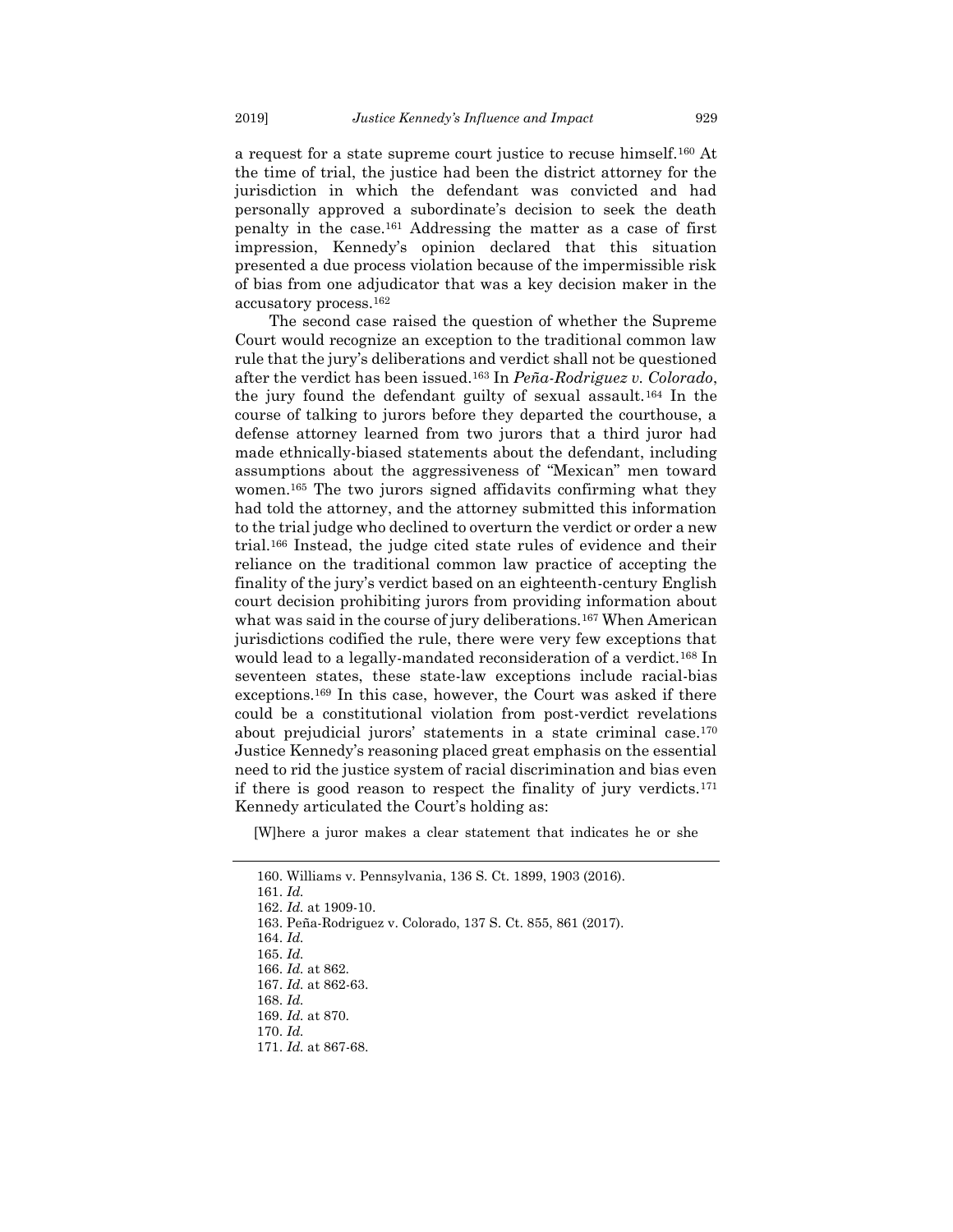relied on racial stereotypes or animus to convict a criminal defendant, the Sixth Amendment requires that the [traditional jury] noimpeachment rule give way in order to permit the trial court to consider the evidence of the juror's statement and any resulting denial of the jury trial guarantee.<sup>172</sup>

Justice Kennedy emphasized that not every prejudicial statement will produce a constitutional violation.<sup>173</sup> Instead, "the statement must tend to show that racial animus was a significant motivating factor in the juror's vote to convict."<sup>174</sup>

In the *Williams* and *Peńa-Rodriguez* cases,<sup>175</sup> Justice Kennedy seized the opportunity to place his imprint on the developing law affecting fairness and equality in the justice system.<sup>176</sup> Much like his majority opinions concerning sentences for juveniles and limiting death penalty eligibility for murder defendants with intellectual disabilities, these were consequential decisions that made important statements about the ideals of the justice system.<sup>177</sup> It is certainly true that one could imagine other justices within the five-member majorities writing powerful opinions on these issues, such as Justice Sotomayor if she had been assigned the opinion in *Peña-Rodriguez*. <sup>178</sup> However, it seems clear that Kennedy wanted the opportunity to assert himself on these issues and thereby, in effect, make them a component of his historic legacy.<sup>179</sup>

Justice Kennedy assigned himself the majority opinion in an exceptionally divisive, controversial prison reform case, *Brown v. Plata*. <sup>180</sup> From the 1970s through the 1990s, federal judges throughout the country issued orders requiring improvements in prison conditions and practices to fulfill Eighth Amendment standards.<sup>181</sup> These decisions were very controversial because they required significant public expenditures on incarcerated populations in order to improve facilities, provide health care, and mandate hiring and training staff to increase health and safety in correctional institutions.<sup>182</sup> Critics of judicial intervention into

176. *See supra* note[s 160-](#page-23-0)74 and accompanying text.

179. Justice Kennedy had the option of assigning these opinions to Justice Sotomayor or other justice in the majority, but he chose to employ his authority as DSAJ to assign the majority opinions to himself.

180. Brown v. Plata, 563 U.S. 493 (2011).

181. MALCOLM M. FEELEY & EDWARD L. RUBIN, JUDICIAL POLICY MAKING AND THE MODERN STATE: HOW THE COURTS REFORMED AMERICA'S PRISONS 34- 46 (1998).

182. *Id.*

<sup>172.</sup> *Id.* at 869.

<sup>173.</sup> *Id.*

<sup>174.</sup> *Id.*

<sup>175.</sup> *Williams*, 136 S. Ct. 1899; *Peña-Rodriguez*, 137 S. Ct. at 861.

<sup>177.</sup> *See supra* note[s 126,](#page-19-1) [136-](#page-20-0)43 and accompanying text.

<sup>178.</sup> *See, e.g.*, Smith & Petlakh, *supra* note [16](#page-3-4), at 463 (stating "Justice Sotomayor gained national attention . . . for her explicit and assertive rejection of Chief Justice John Roberts's effort to downplay problems of racial inequality and discrimination in American society").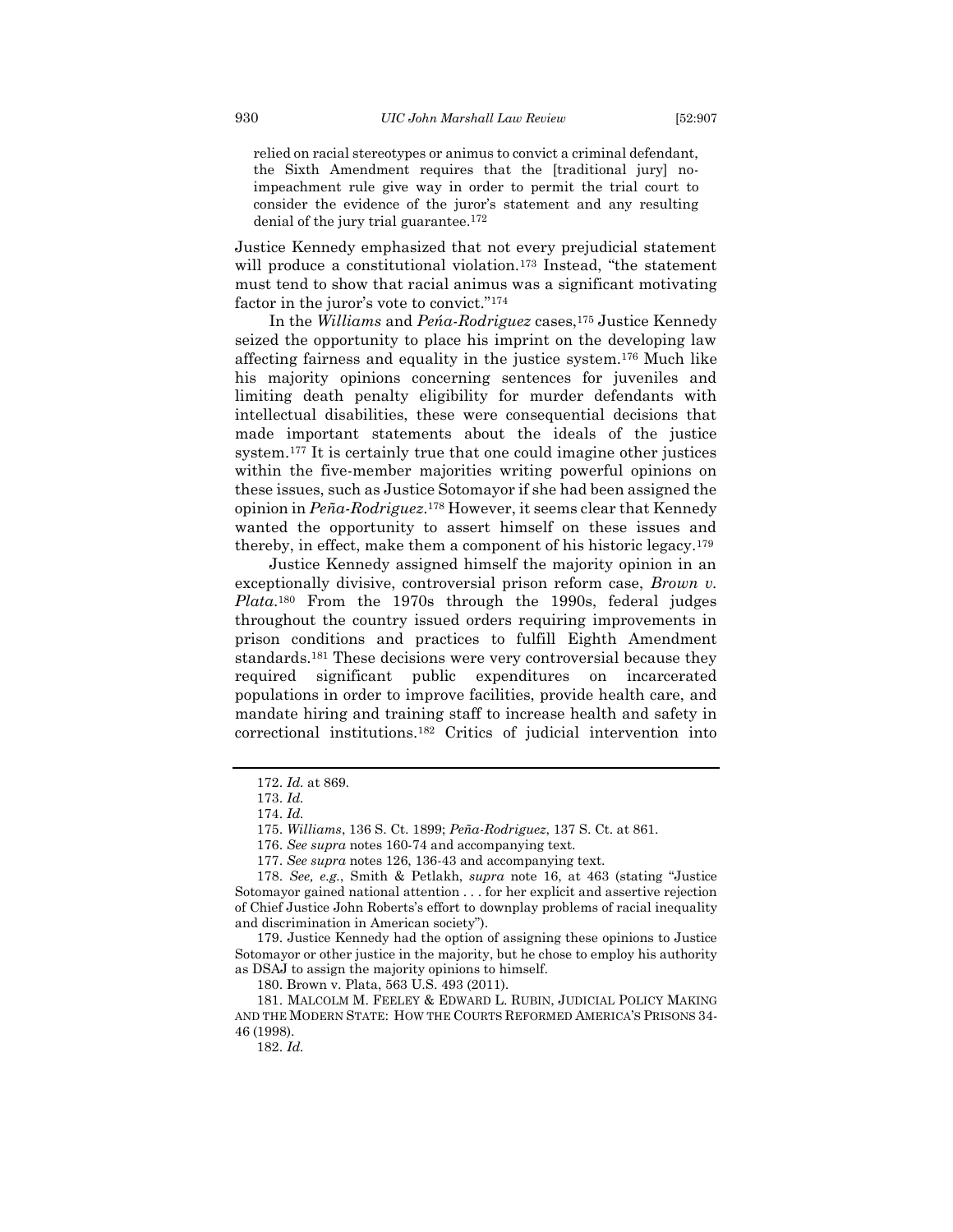correctional institutions pushed Congress to impose procedural rules on judicial authority under civil rights statutes in order to limit what they regarded as expensive interference into the operations of state and local corrections systems.<sup>183</sup> The Prison Litigation Reform Act of 1996 ("PLRA")<sup>184</sup> made it more difficult for prisoners to file federal civil rights lawsuits and limited the authority of federal judges to issue remedial orders and then maintain supervision over the implementation of those orders.<sup>185</sup> Following this, federal judicial supervision of and intervention into corrections systems focused on very specific problems in prisons rather than orchestrating large-scale institutional or systemic reforms.<sup>186</sup> And then came *Brown*, the case in which Justice Kennedy's majority opinion reminded that nation that conditions in prisons could be so deficient as to require expensive judicial-ordered remedies, even under the restrictions imposed by the PLRA.<sup>187</sup>

When the case reached the Supreme Court, California's prisons had been at nearly 200 percent capacity for at least 11 years, with a state-wide prison population of 156,000.<sup>188</sup> One consequence of the state's prison overcrowding, in addition to cramming rows of bunk beds into prison gyms and other available spaces, was a lack of proper medical and mental health facilities.<sup>189</sup> As a result, evidence documented preventable deaths every month from untreated medical conditions and suicides as well as horrific treatment of prisoners with mental health crises.<sup>190</sup> Justice Kennedy's majority opinion took the extraordinarily unusual step of including photographs of overcrowded conditions and phone-booth-sized cages where officials locked up prisoners who needed mental health treatment.<sup>191</sup> The majority opinion, on behalf of five justices,

188. *Brown*, 131 S. Ct. at 500.

189. *Id.*

190. *See, e.g.*, Christopher E. Smith, *The Changing Supreme Court and Prisoners' Rights*, 44 IND. L. REV. 853, 885 (2011). During oral arguments, Justice Sotomayor pointedly challenged California's attorney by asking, "When are you going to avoid the needless deaths that were reported in the record? When are you going to avoid or get around [to] people sitting in their feces for days in a dazed state?" *Id.*

191. *See* Dave Gilson, *California's Jam-Packed Prisons*, MOTHER JONES (July 25, 2011), www.motherjones.com/politics/2011/07/california-crowdedprisons/ (stating the reproduction of photographs from Justice Kennedy's opinion along with the author's comment that inclusion of the photographs in

<sup>183.</sup> ROSS SANDLER & DAVID SCHOENBROD, DEMOCRACY BY DECREE: WHAT HAPPENS WHEN COURTS RUN GOVERNMENT 188-89 (2003).

<sup>184.</sup> Prison Litigation Reform Act of 1996, 42 U.S.C. § 1997e (1996).

<sup>185.</sup> SANDLER & SCHOENBROD, *supra* note 183, at 188-89.

<sup>186.</sup> *See* FEELEY & RUBIN, *supra* note 181, at 50 (stating that "[t]he Prison Litigation Reform Act . . . require[es] courts to link their remedial orders to specific constitutional violations").

<sup>187.</sup> *See, e.g.*, Margo Schlanger, *Plata v. Brown and Realignment: Jails, Prisons, Courts, and Politics*, 48 HARV. CIV. RIGHTS-CIV. LIBERTIES L. REV. 165, 165 (2013) (explaining that "[n]ot since 1978 had the Court ratified a lower court's crowding-related order in a jail or prison case").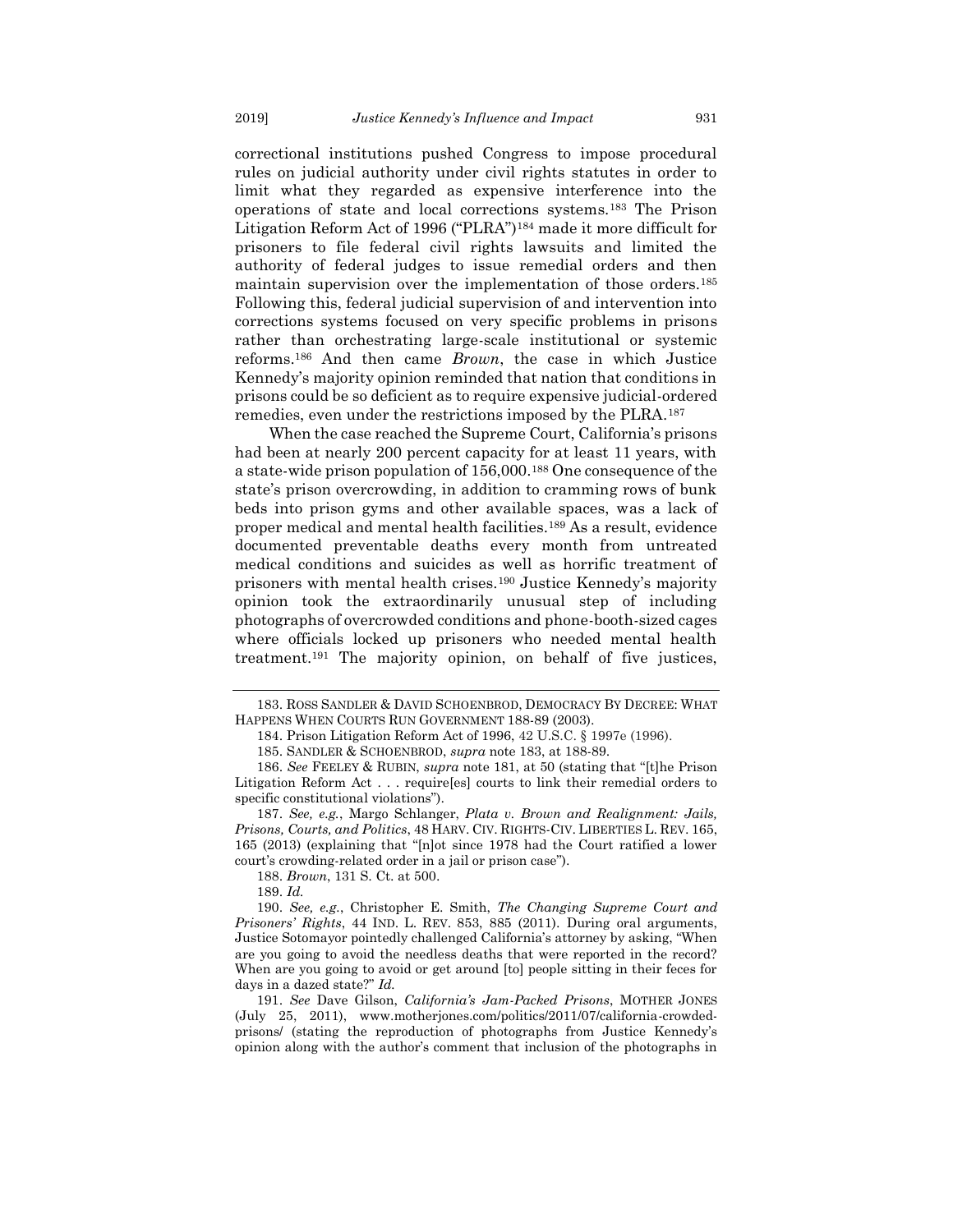supported the lower court's remedial order that required the prison system to reduce its population to 137 percent capacity and significantly improve the availability and operation of medical and mental health services.<sup>192</sup>

Justice Kennedy's opinion elicited stark, shrill dissenting opinions written by Justices Scalia and Alito.<sup>193</sup> Justice Scalia viewed the decision as demonstrating that judges interfere too often in public policy issues about which they have no expertise and competence. As a longtime critic of liberal judicial policy making,<sup>194</sup> Justice Kennedy's opinion epitomized all that Scalia viewed as wrong with judicial policy making by affecting the governance of institutions and imposing costs on society.<sup>195</sup> Justice Alito used frightening language about the Court's opinion requiring the release of tens of thousands of dangerous felons who would prey on the citizens of California and cause untold violence and carnage.<sup>196</sup> In actuality, the judicial decision effectively permitted California to develop a plan for reducing the prison population.<sup>197</sup> California did not engage in wholesale prisoner release as Alito and Scalia assumed would be the case.<sup>198</sup> Instead, the prison population went down through the process of scheduled parole releases combined with a focus on sending fewer people to prison.<sup>199</sup> California worked with counties to pay for a new sentencing plan that would have people convicted of non-violent, non-sex offenses, those that drew sentences of three years or less, serve their time in county jails—at state expense—rather than add to the population of prisons.<sup>200</sup> Much like Kennedy's opinions in LGBTQ equality cases, <sup>201</sup> the reasoning and the conclusion of the majority opinion in *Brown*  demonstrated that he had greater sensitivity and concern than his usual conservative allies<sup>202</sup> about the treatment of those whose daily

the opinion "suggest[ed] they played a role in convincing Kennedy"). 192. *Brown*, 131 S. Ct. at 1938-43.

<sup>193.</sup> Christopher E. Smith, *Inside America's Criminal Justice System: The Supreme Court on the Rights of the Accused and the Incarcerated: Brown v. Plata, the Roberts Court, and the Future of Conservative Perspectives on Rights Behind Bars*, 46 AKRON L. REV. 519, 539-45 (2013).

<sup>194.</sup> *See, e.g.*, Missouri v. Jenkins, 495 U.S. 33, 58 (1990) (Kennedy, J., concurring in part and concurring in judgment) (stating "[i]n my view, the Court . . . goes further, much further to embrace by broad dictum an expansion of power in the Federal Judiciary beyond all precedent.").

<sup>195.</sup> *Brown*, 131 S. Ct. at 550-59 (Scalia, J., dissenting).

<sup>196.</sup> *Brown*, 131 S. Ct. at 579-81 (Alito, J., dissenting).

<sup>197.</sup> Schlanger, *supra* note 187, at 184-85.

<sup>198.</sup> *See, e.g.*, *Brown*, 131 S. Ct. at 565 (Alito, J., dissenting). "The threejudge court ordered the premature release of approximately *46,000 criminals the equivalent of three Army divisions*[.]" *Id.*

<sup>199.</sup> Schlanger, *supra* note 187, at 184-91.

<sup>200.</sup> *Id.*

<sup>201.</sup> *See supra* notes 83[-102](#page-16-1) and accompanying text.

<sup>202.</sup> *See, e.g.*, Smith, *supra* note 190, at 876-79 (describing the initial orientation of Chief Justice Roberts and Justice Alito toward cases raising issues concerning prisoners' rights).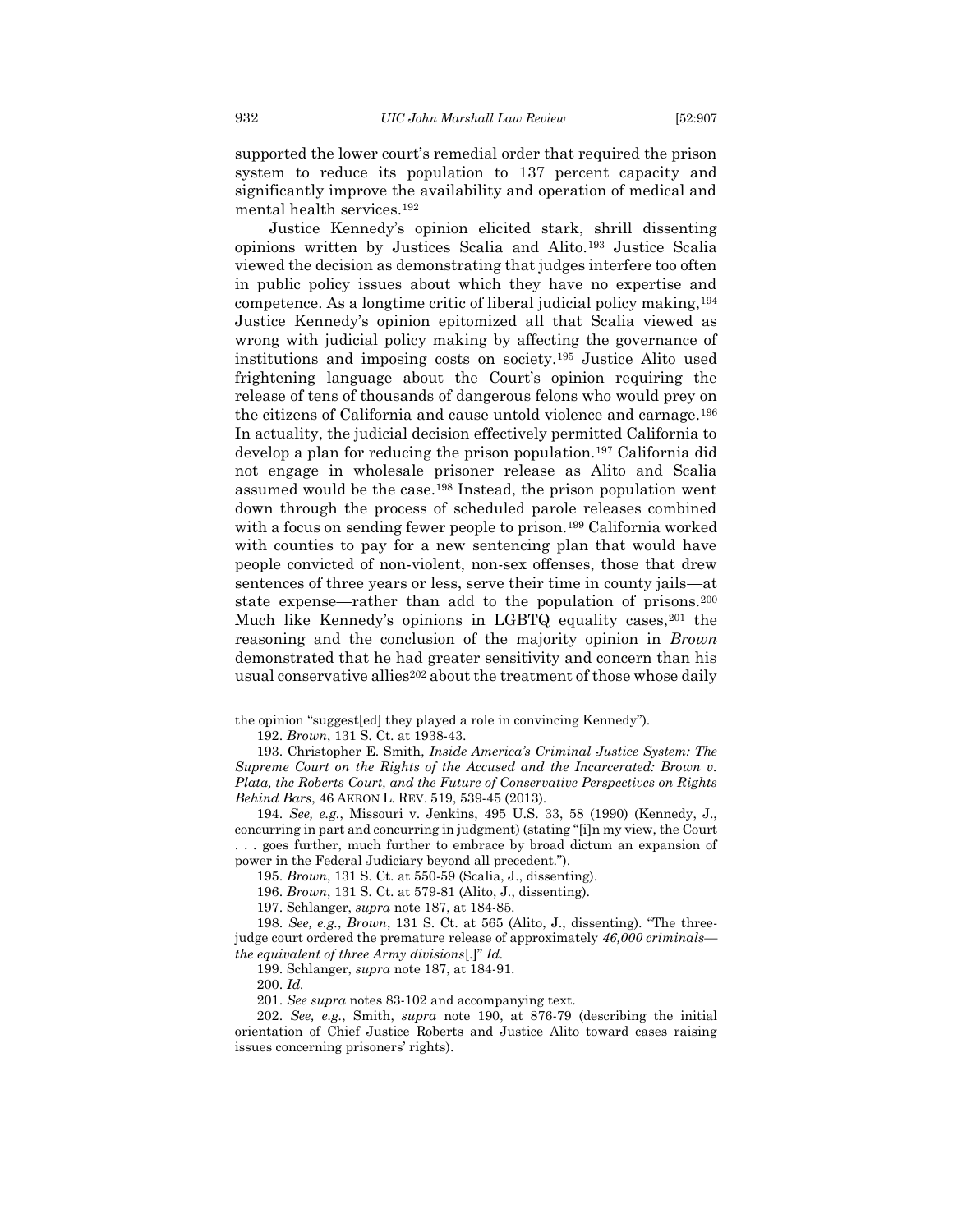experiences are often viewed with indifference or hostility by a large segment of the American population.<sup>203</sup>

#### IV. CONCLUSION

<span id="page-27-0"></span>Authorship of judicial opinions is typically the most visible means by which Supreme Court justices shape the law and impact society.<sup>204</sup> In the aftermath of Justice Kennedy's retirement from the Supreme Court in 2018, scholars presented analyses of Kennedy's opinions in order to assess his influence over the course of his three decades on the high court.<sup>205</sup> However, the authorship of opinions is not the sole path to influence for those associate justices who serve long enough to become the SAJ with authority to make majority opinion assignments for cases in which the chief justice is a dissenter.<sup>206</sup> Opinion assignments by the SAJ have rarely been analyzed by scholars.<sup>207</sup> But, they deserve attention in the case of Justice Kennedy because he, like his predecessor Justice Stevens, emerged as the dominant assigner of majority opinions among associate justices for his era, making nearly four dozen assignments from 2010 to 2018.<sup>208</sup>

In his role as DSAJ, Kennedy was notable in his selfassignment of majority opinions for blockbuster cases concerning same-sex marriage and LGBTQ rights,<sup>209</sup> an area in which he had already established himself as a leading figure in the development

<sup>203.</sup> *See* Jennifer Lackey, *The Measure of a Country is How it Treats its Prisoners. The U.S. is Failing*., WASH. POST (Feb. 6, 2019), www.washingtonpost.com/opinions/the-measure-of-a-country-is-how-it-treatsits-prisoners-the-us-is-failing/2019/02/06/8df29acc-2a1c-11e9-984d-

<sup>9</sup>b8fba003e81\_story.html (providing descriptions of incarcerated individuals treated with indifference, thereby contributing to harsh and dangerous living conditions in institutions).

<sup>204.</sup> Justice Stevens once said, "You judge Justices by the work product that they produce when they're on the Court." THE SUPREME COURT: A C-SPAN BOOK FEATURING THE JUSTICES IN THEIR OWN WORDS 50 (Brian Lamb, Susan Swain & Mark Farkas, eds., 2010).

<sup>205.</sup> *See* Mitchell Berman & David Peters, *Kennedy's Legacy: A Principled Justice*, 46 HASTINGS CONST. L.Q. 311 (2019); Erwin Chemerinsky, *Justice Kennedy: A Free Speech Justice? Only Sometimes*, 70 HASTINGS L.J. 1193 (2019); Matthew Coles, *The Profound Political But Elusive Legal Legacy of Justice Anthony Kennedy's LGBT Decisions*, 70 HASTINGS L.J. 1199 (2019); Frank J. Colucci, *Justice Anthony Kennedy's Federalism and the Limits of State Sovereignty*, 49 PUBLIUS: J. FEDERALISM 490 (2019); Owen Kerr, *Justice Kennedy and the Counter-Majoritarian Difficulty*, 70 HASTINGS L.J. 1213 (2019).

<sup>206.</sup> Jacobs & Smith, *supra* not[e 19,](#page-3-0) at 753-64.

<sup>207.</sup> The exceptional analyses that focus on opinion assignments by SAJs are Jacobs & Smith, *supra* note [19,](#page-3-0) at 753-64, MALTZMAN, SPRIGGS, & WAHLBECK, *supra* note 68, at 53-56, and SMITH, *supra* note [18,](#page-3-5) at 244-245.

<sup>208.</sup> *See supra* Tables 1-4.

<sup>209.</sup> *See supra* note[s 93-](#page-15-0)102 and accompanying text.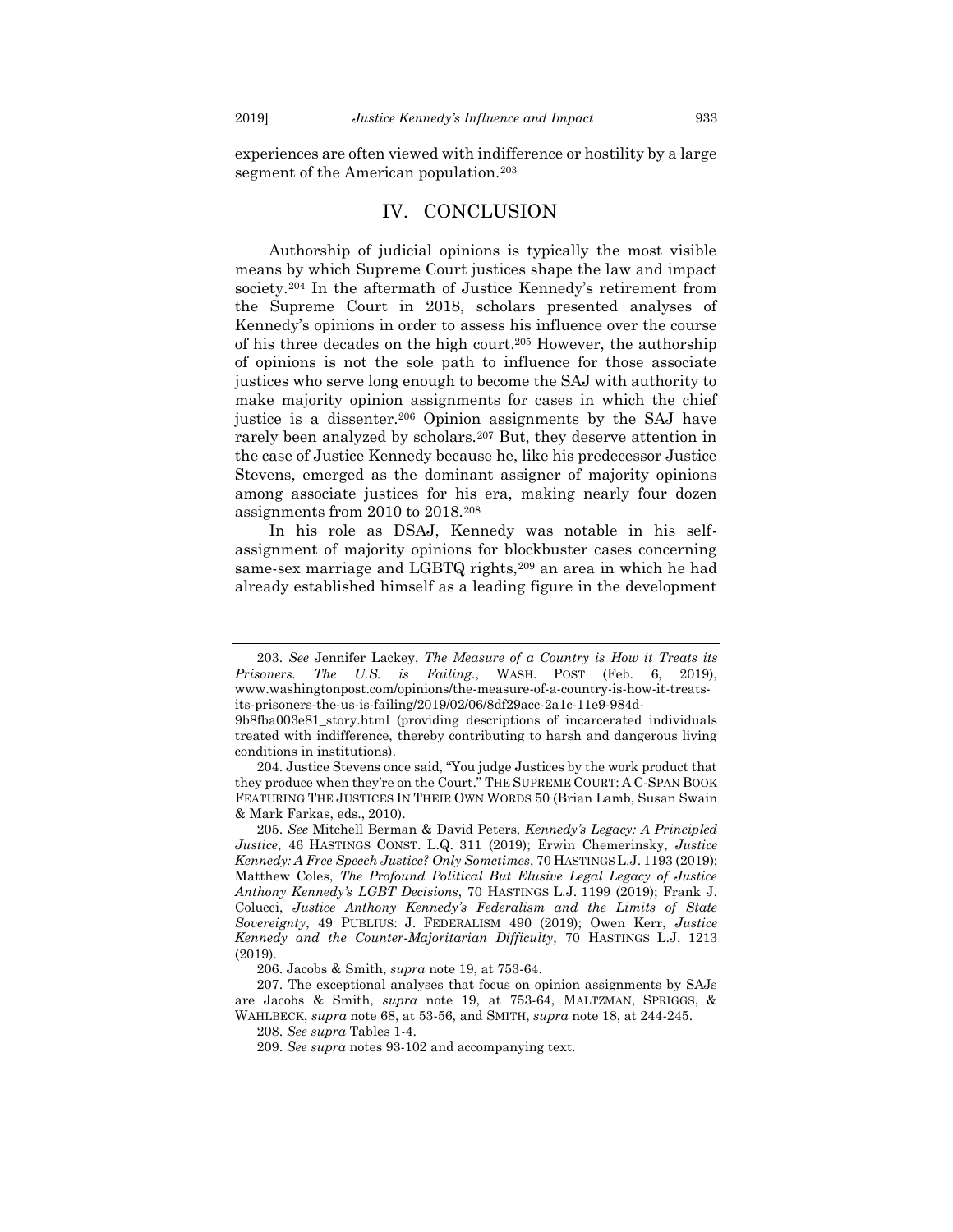of protective legal doctrines.<sup>210</sup> In so doing, he cemented his legacy as the key figure in any scholarly or journalistic analyses of the development of legal protections for LGBTQ individuals.<sup>211</sup> By contrast, with respect to issues of mental capacity and criminal sentencing, Kennedy also assigned opinions to other justices rather than use assignment power as an opportunity to further his direct impact on authoritative reasoning and enhance his own legacy for that issue.<sup>212</sup> Interestingly, Kennedy's overall voting record on criminal justice issues placed him among the Court's conservatives, albeit moderately conservative rather than predictably conservative like Chief Justice Roberts and Justices Scalia, Thomas, and Alito.<sup>213</sup> Yet, he stood out for using his assignment powers to self-assign important rights-protective cases in criminal justice for such matters as protecting defendants in the plea bargaining process,  $214$ diminishing discrimination in jury trials,<sup>215</sup> and improving conditions of confinement in prison.<sup>216</sup> Justice Kennedy's assertion of his own reasoning in these cases did not reflect inconsistency with his generally conservative voting record but, instead, reaffirmed the observation of one scholar: "He found himself in the middle because his jurisprudential commitments led him to vote in ways that did not cluster neatly in one area on a conventional ideological spectrum."<sup>217</sup>

As indicated by this analysis of Justice Kennedy, as well as the comparison to Justice Stevens, the Supreme Court's associate justices deserve attention and analysis for their important opinionassigning duties when the chief justice is among the dissenters. The foregoing discussion illustrates how Kennedy impacted the development of law, especially by using opportunities for selfassignment for a number of notable decisions. The new SAJ most likely to assign majority opinions is Justice Ruth Bader Ginsburg, when the four most-liberal justices earn the fifth vote of a conservative justice. That is, unless the defecting conservative is Justice Clarence Thomas, who could then make the assignment

<sup>210.</sup> *See supra* notes 84-9[191](#page-15-1) and accompanying text.

<sup>211.</sup> *See, e.g.*, Biskupic, *supra* note 92 (describing Kennedy's legacy and its maintenance even in a decision that went against expanded constitutional protections for LGBTQ individuals); Lucy Li, *A Lesson from Supreme Court Justice Anthony Kennedy*, THE TEX. ORATOR (Sept. 10, 2018), thetexasorator.com/2018/09/10/a-lesson-from-supreme-court-justice-anthonykennedy/. "What Kennedy will be most remembered for, more than upholding the rights of women and minorities, is his contribution to the LGBTQ community." *Id.*

<sup>212.</sup> *See supra* [126-](#page-19-1)45 and accompanying text.

<sup>213.</sup> Smith, McCall & McCall, *supra* note 61, at 422.

<sup>214.</sup> *Frye*, 566 U.S. 134; *Lafler*, 566 U.S. 156.

<sup>215.</sup> *Peña-Rodriguez*, 137 S. Ct. at 861.

<sup>216.</sup> *Brown*, 563 U.S. 493.

<sup>217.</sup> Jack L. Goldsmith, *In Tribute: Justice Anthony M. Kennedy*, 132 HARV. L. REV. 1, 13 (2018).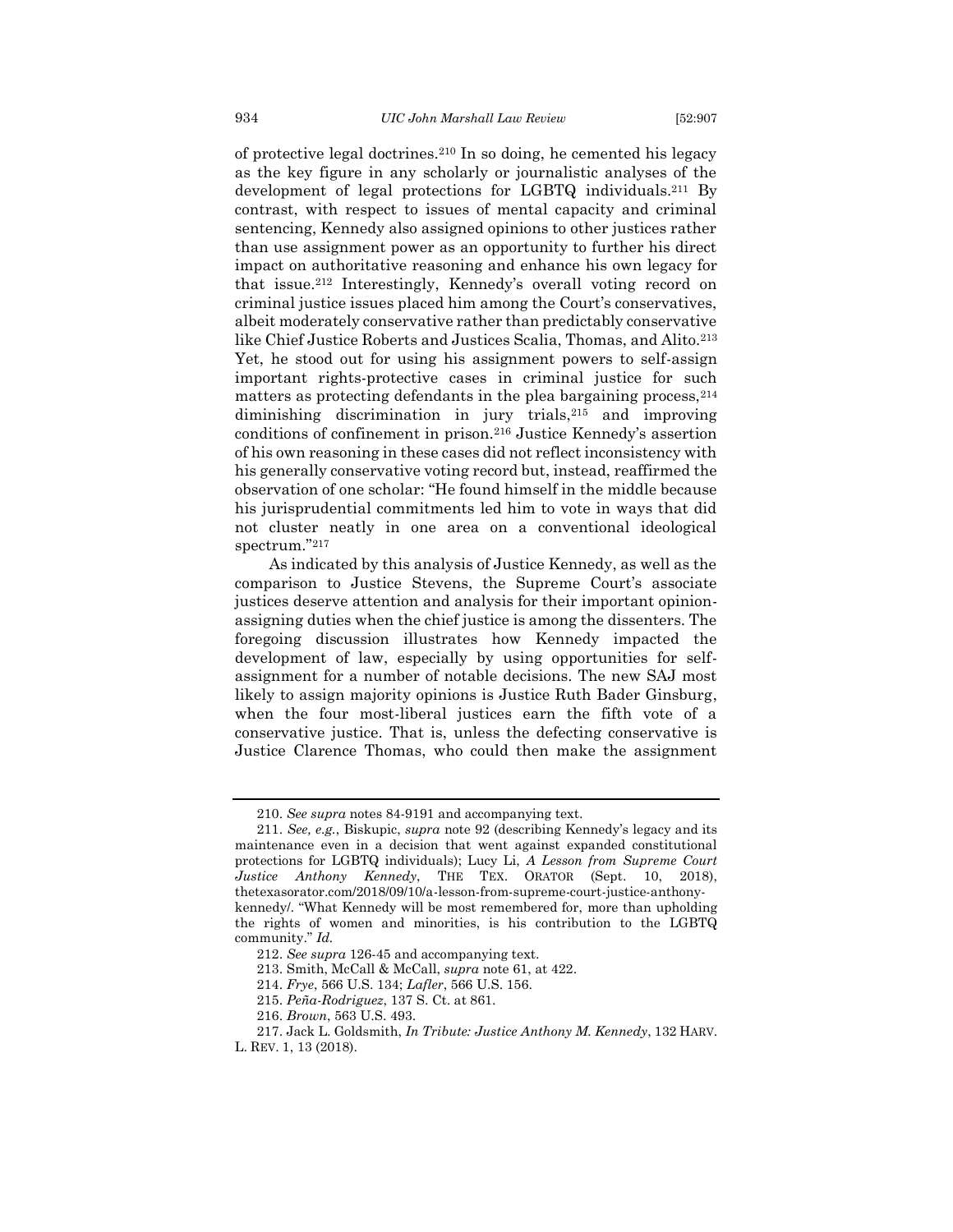himself.<sup>218</sup> However, recent news that eighty-six-year-old Justice Ginsburg has been treated for cancer for the fourth time raises questions about her likely future tenure on the Court and the number of potential opportunities she may receive to assign majority opinions as the SAJ.<sup>219</sup> If she were to leave the Court prior to the 2020 elections and be replaced by a conservative appointee of President Donald J. Trump, it would presumably create a consistent six-member conservative majority that would be unaffected by the defection of one justice.<sup>220</sup> This potential scenario is a reminder that the opportunities and impact of SAJs as majority opinion assigners depends on the context of the Court during each historical period. The impact and influence exercised by Justices Kennedy and Stevens over dozens of cases in their time as DSAJ<sup>221</sup> may not occur again for a justice unless the Court's composition and voting coalitions allow an influential dominant SAJ to emerge. Indeed, any appointments by President Trump that solidify the conservative majority in the near future will simply increase the already-potent assignment power of Chief Justice Roberts—who would less frequently find himself among the dissenters.<sup>222</sup>

221. *See supra* Tables 1-4.

<sup>218.</sup> Justice Thomas was appointed to the Supreme Court in 1991 and Justice Ginsburg was appointed in 1993. *About the Court: Current Members*, S. CT., www.supremecourt.gov/about/biographies.aspx.

<sup>219.</sup> Emily S. Rueb, *Ruth Bader Ginsburg Treated for Tumor on Her Pancreas*, N.Y. TIMES (Aug. 23, 2019), www.nytimes.com/2019/08/23/us/ruthbader-ginsburg-health-cancer.html

<sup>220.</sup> Ed Kilgore, *A Supreme Court Vacancy in 2020 Could Change Everything*, N.Y. MAG (Aug. 26, 2019), nymag.com/intelligencer/2019/08/ ginsburgs-health-a-reminder-supreme-court-big-2020-prize.html.

<sup>222.</sup> For example, during the 2018 term, Chief Justice Roberts was in the majority in 85 percent of the Court's 72 full cases. Among the eleven cases in which he was a dissenter, nine of those decisions were 5-to-4 votes that would have actually placed Roberts in the majority if Ginsburg had been replaced earlier by a Trump-appointed conservative. Adam Feldman, *Final Stat Pack for October Term 2018,* SCOTUSBLOG (June 28, 2019, 5:59 PM), www.scotusblog.com/2019/06/final-stat-pack-for-october-term-2018/.